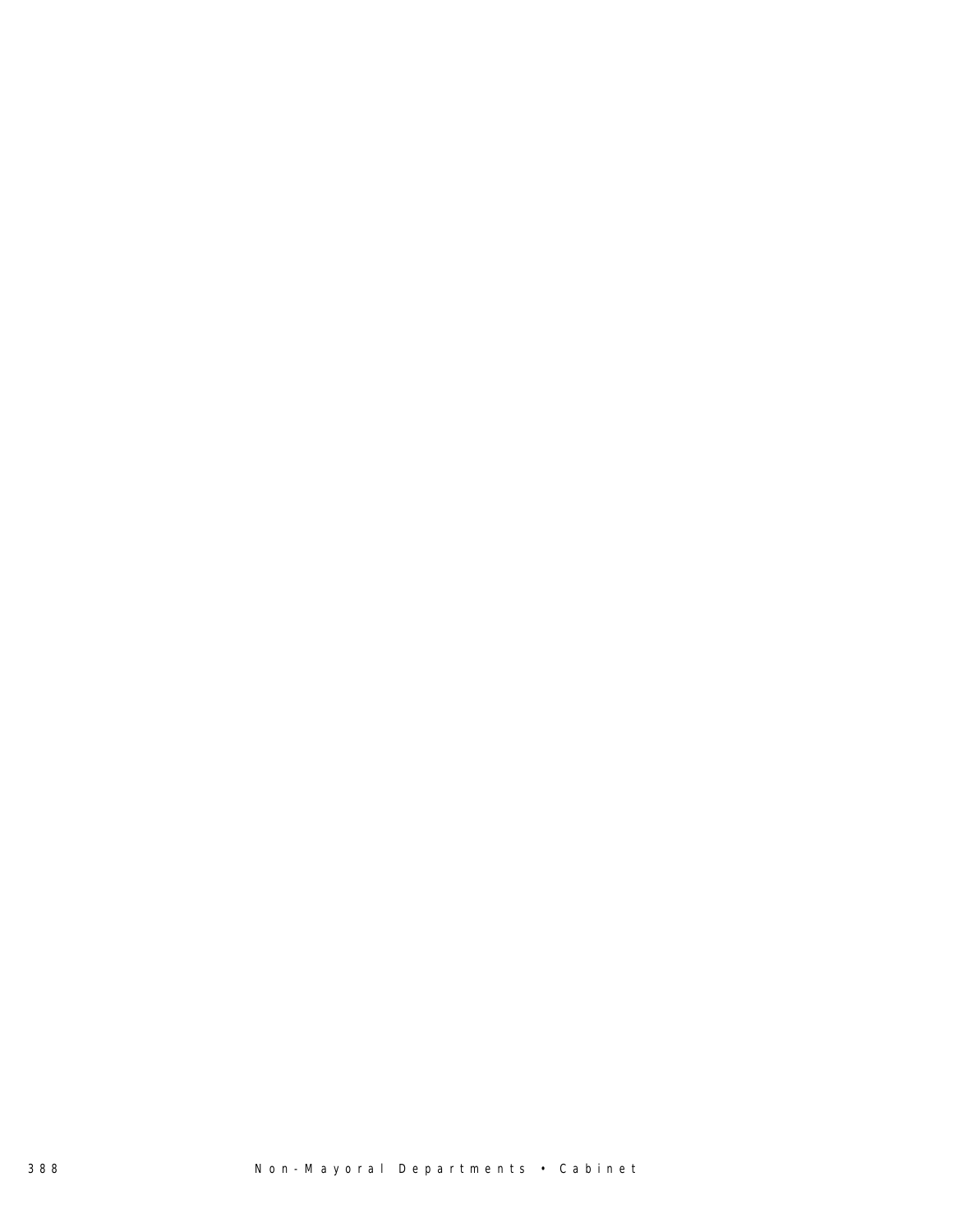## Non-Mayoral Departments

### *Cabinet Mission*

These departments are governed independently by appointed or elected officials, but are financed by the City: City Clerk (elected by the City Council); City Council (elected position); Finance Commission (appointed by Governor); Licensing Board (appointed by Governor); and Suffolk County Sheriff (elected position).

| <b>Operating Budget</b>            | Program Name                                                                      | Total Actual '06                           | Total Actual '07                           | Total Approp '08                           | <b>Total Budget '09</b>                    |
|------------------------------------|-----------------------------------------------------------------------------------|--------------------------------------------|--------------------------------------------|--------------------------------------------|--------------------------------------------|
|                                    | <b>City Clerk</b><br>City Council<br><b>Finance Commission</b><br>Licensing Board | 855,327<br>4,125,851<br>180.679<br>508,098 | 878,892<br>4,417,227<br>182,473<br>501,821 | 936.178<br>4,632,448<br>191.936<br>647,713 | 972,099<br>4,714,370<br>196,986<br>724,771 |
|                                    | <b>Total</b>                                                                      | 5,669,955                                  | 5,980,413                                  | 6,408,275                                  | 6,608,226                                  |
| <b>External Funds Expenditures</b> |                                                                                   | Total Actual '06                           | <b>Total Actual '07</b>                    | Total Approp '08                           | <b>Total Budget '09</b>                    |
|                                    | City Clerk                                                                        | 46,720                                     | 65,168                                     | 55,011                                     | 92,841                                     |
|                                    | <b>Total</b>                                                                      | 46,720                                     | 65,168                                     | 55,011                                     | 92,841                                     |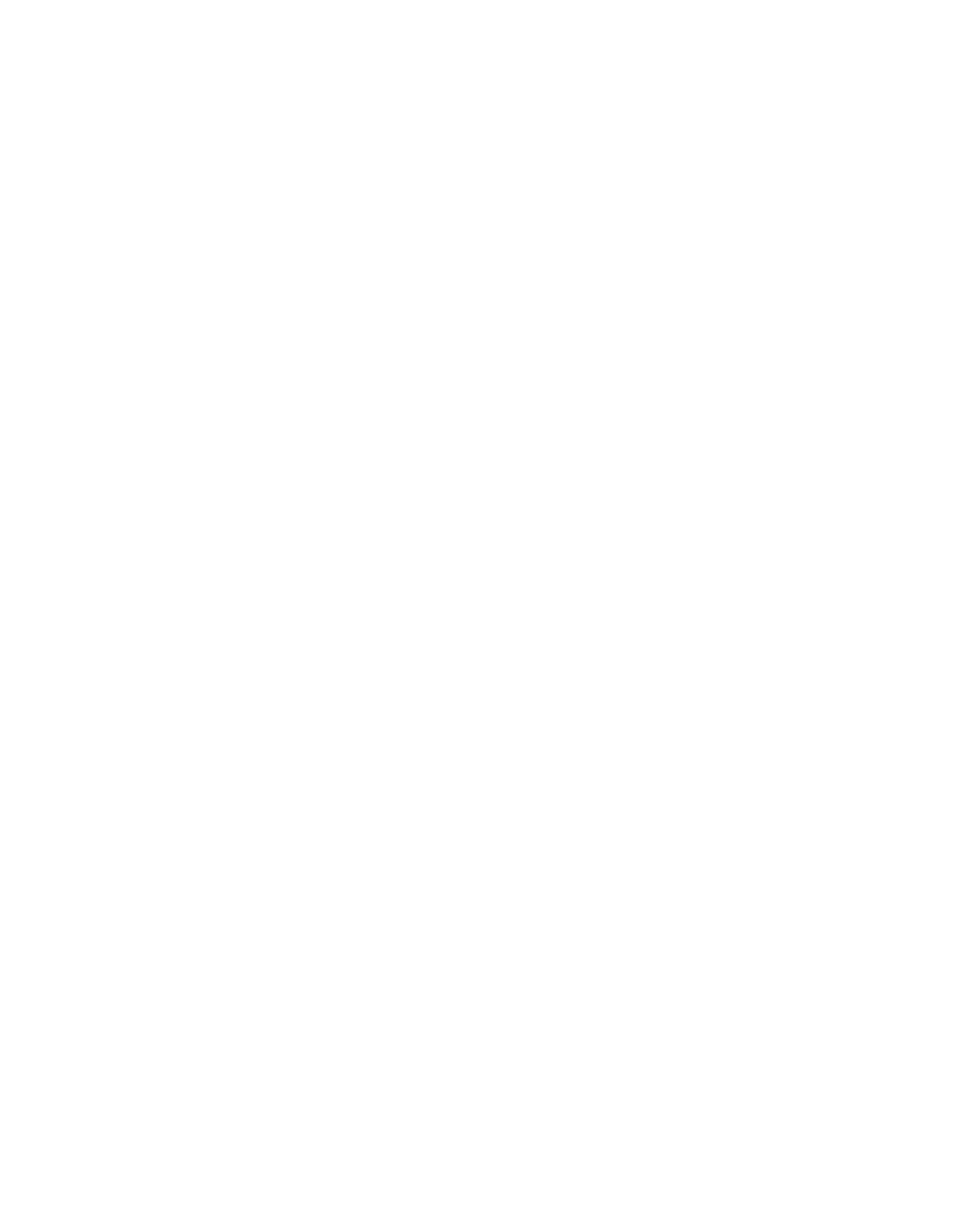## City Clerk Operating Budget

#### *Rosaria Salerno, City Clerk Appropriation: 161*

### *Department Mission*

The mission of the City Clerk's office is to accept, file, record, and maintain all municipal records. The City Clerk publishes the agenda for all City Council meetings, records all Council and related Mayoral actions, and edits and compiles the minutes of Council meetings. The Department also maintains the City Council document system database and publishes all ordinances and amended codes on a yearly basis. The City Clerk is also responsible for overseeing the work of the Archives Commission.

#### *FY09 Performance Strategies*

- To provide archives record center services to City departments and the public; provide records disposition services to departments.
- To receive and record statutory filings as required by law; receive and audit political campaign finance reports.
- To receive, prepare, record and distribute financial and legislative documents; provide copies of Council agendas, distribute minutes and maintain a City Council database summarizing recent meetings.
- To update the Ordinance section of the Muni Code and distribute supplements.

| <b>Operating Budget</b>            | Program Name                                       | Total Actual '06              | <b>Total Actual '07</b>       | Total Approp '08              | <b>Total Budget '09</b>       |
|------------------------------------|----------------------------------------------------|-------------------------------|-------------------------------|-------------------------------|-------------------------------|
|                                    | Legislative Support<br>Document Filing<br>Archives | 230.567<br>381,034<br>243.726 | 263.959<br>384,377<br>230,556 | 259.759<br>403,306<br>273,113 | 264,032<br>421,955<br>286,112 |
|                                    | <b>Total</b>                                       | 855,327                       | 878,892                       | 936.178                       | 972,099                       |
| <b>External Funds Budget</b>       | <b>Fund Name</b>                                   | <b>Total Actual '06</b>       | <b>Total Actual '07</b>       | Total Approp '08              | <b>Total Budget '09</b>       |
|                                    | NHPRC/Desegregation                                | 46,720                        | 65.168                        | 55,011                        | 92,841                        |
|                                    | Total                                              | 46,720                        | 65,168                        | 55,011                        | 92,841                        |
| <b>Selected Service Indicators</b> |                                                    | Actual '06                    | Actual '07                    | Approp '08                    | <b>Budget '09</b>             |
|                                    | <b>Personnel Services</b><br>Non Personnel         | 754.153<br>101,174            | 780.332<br>98,560             | 865,195<br>70,983             | 900,128<br>71,971             |
|                                    | <b>Total</b>                                       | 855,327                       | 878,892                       | 936.178                       | 972,099                       |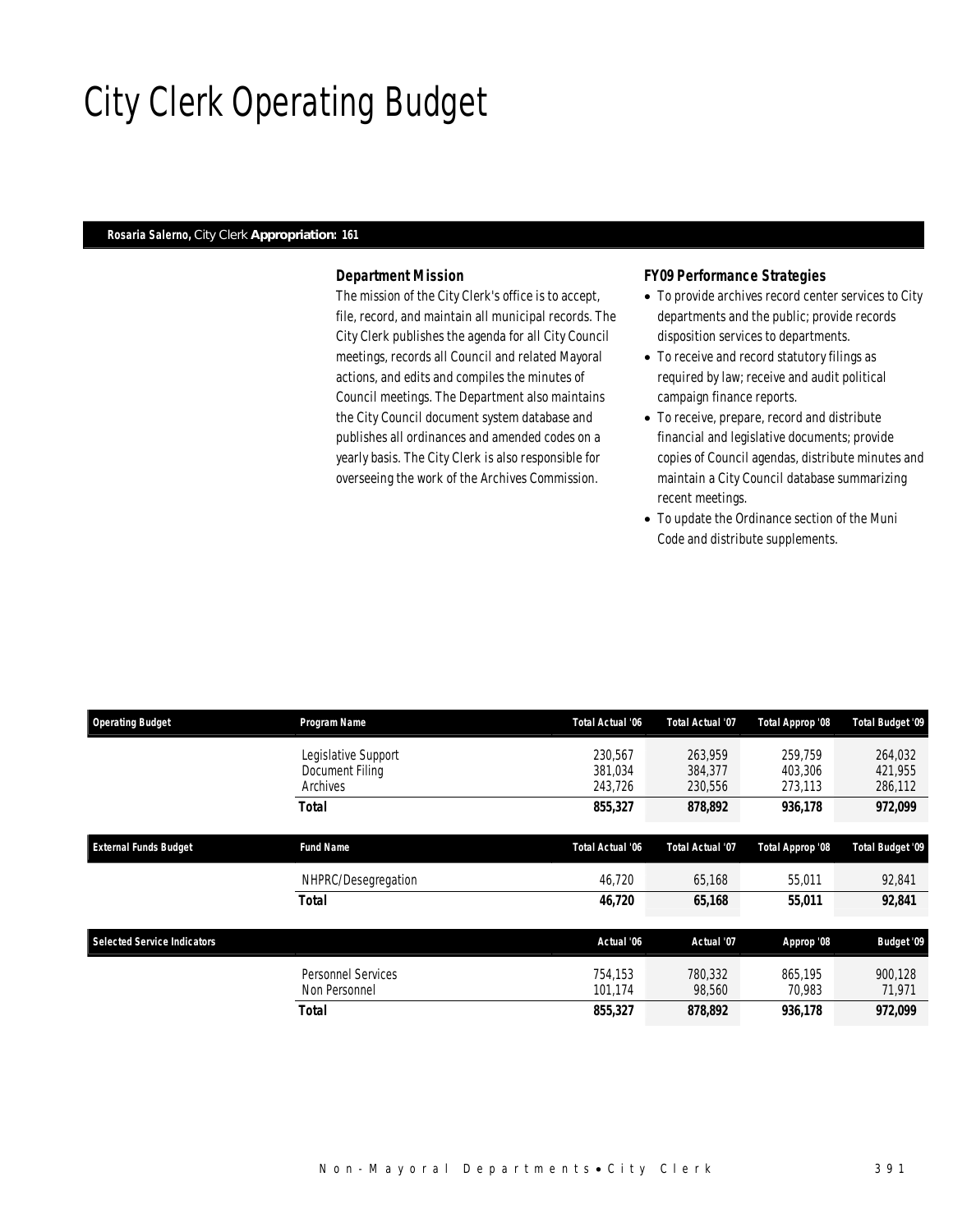## City Clerk Operating Budget



### *Authorizing Statutes*

- Election of the City Clerk, CBC St. 2 §§ 11, 13, 550, 551; CBC St. 6 § 101; CBC Ord. §§ 2-10.1-2- 10.4; M.G.L.A. c. 41, §§ 12-19.
- Duties of the City Clerk, M.G.L.A. c. 41, §§ 12-19; 1988 Mass. Acts ch. 68; M.G.L.A. c.55, § 26; CBC Ord. §§ 2-10.1-2-10.4; CBC Ord. § 2-12.5; CBC Ord. § 5-5.6; CBC Ord. § 5-5.10; CBC Ord. §§ 12- 9A.1-12-9A.9; CBC Ord. §18-1.
- City Archives and Records Commission, 1988 Mass. Acts ch. 68.

### *Description of Services*

Services to the public include the sale of various licenses and permits, notarizing and attesting to documents, and filing, recording, and copying papers in the custody of the Clerk. Services to City government consist of providing informational resources and technical assistance, administration of oaths of office, attestation of various legal papers, custody of records, and administration of the state's open meeting law. The Archives Commission oversees the protection of City records, files, and other items of historic interest.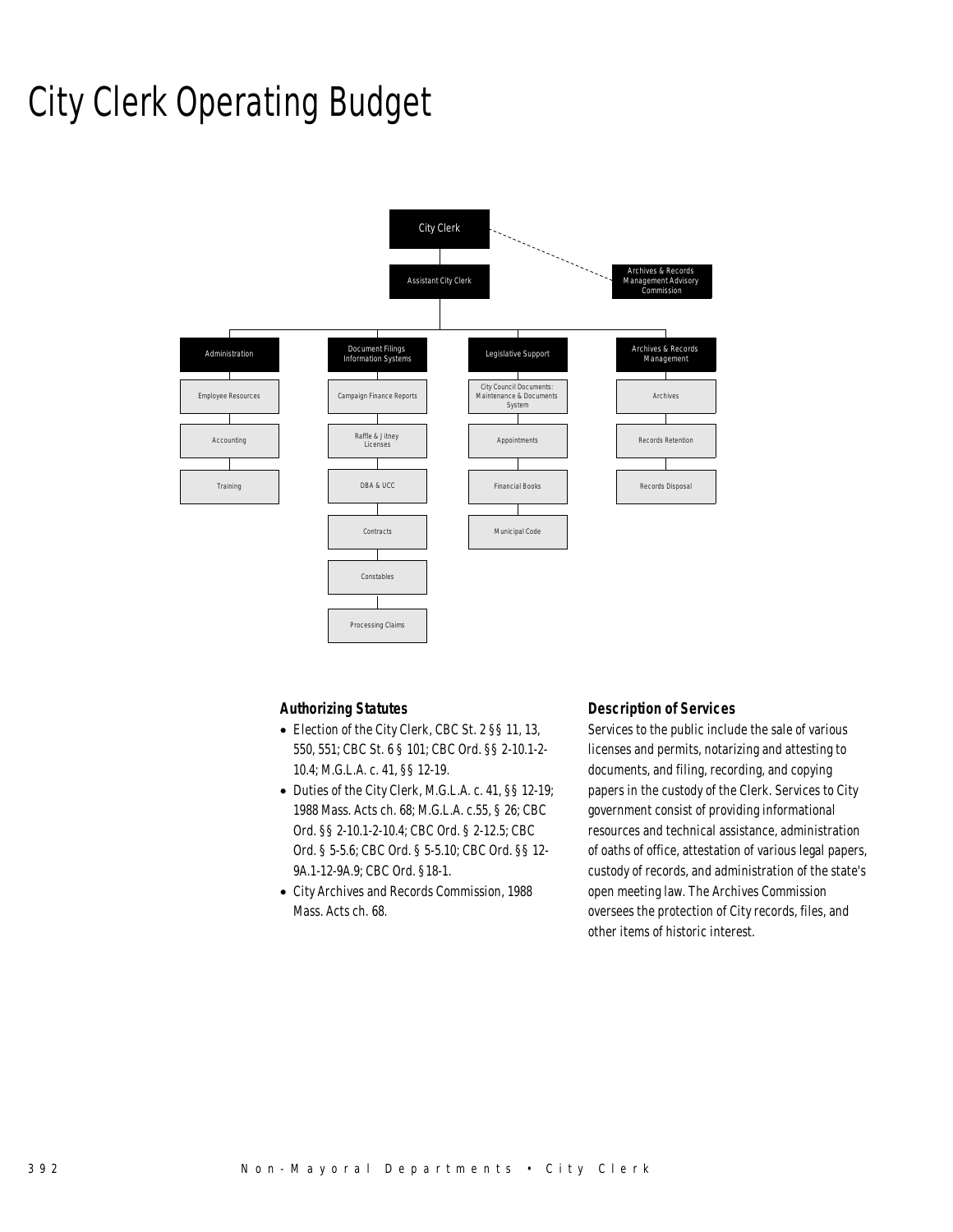# Department History

| <b>Personnel Services</b>       |                                                                                                                                                                                                                                                                                   | FY06 Expenditure                                                                                         | FY07 Expenditure                                                                                                 | FY08 Appropriation                                                                                                      | FY09 Adopted                                                                                                | Inc/Dec 08 vs 09                                                                                                                       |
|---------------------------------|-----------------------------------------------------------------------------------------------------------------------------------------------------------------------------------------------------------------------------------------------------------------------------------|----------------------------------------------------------------------------------------------------------|------------------------------------------------------------------------------------------------------------------|-------------------------------------------------------------------------------------------------------------------------|-------------------------------------------------------------------------------------------------------------|----------------------------------------------------------------------------------------------------------------------------------------|
|                                 | 51000 Permanent Employees<br>51100 Emergency Employees<br>51200 Overtime<br>51600 Unemployment Compensation<br>51700 Workers' Compensation<br><b>Total Personnel Services</b>                                                                                                     | 739,357<br>14,796<br>0<br>$\mathbf 0$<br>$\overline{0}$<br>754,153                                       | 773,463<br>6,869<br>0<br>$\boldsymbol{0}$<br>$\mathbf{0}$<br>780,332                                             | 865,195<br>$\mathbf 0$<br>0<br>$\overline{0}$<br>$\overline{0}$<br>865,195                                              | 900,128<br>$\mathbf{0}$<br>$\mathbf 0$<br>$\mathbf{0}$<br>$\Omega$<br>900,128                               | 34,933<br>$\Omega$<br>$\Omega$<br>$\mathbf{0}$<br>$\Omega$<br>34,933                                                                   |
| <b>Contractual Services</b>     |                                                                                                                                                                                                                                                                                   | FY06 Expenditure                                                                                         | FY07 Expenditure                                                                                                 | FY08 Appropriation                                                                                                      | FY09 Adopted                                                                                                | Inc/Dec 08 vs 09                                                                                                                       |
|                                 | 52100 Communications<br>52200 Utilities<br>52400 Snow Removal<br>52500 Garbage/Waste Removal<br>52600 Repairs Buildings & Structures<br>52700 Repairs & Service of Equipment<br>52800 Transportation of Persons<br>52900 Contracted Services<br><b>Total Contractual Services</b> | 9,078<br>17,797<br>0<br>0<br>$\overline{0}$<br>2,703<br>0<br>33,025<br>62,603                            | 12,454<br>6,149<br>$\mathbf 0$<br>$\mathbf 0$<br>$\mathbf{0}$<br>5,083<br>0<br>36,681<br>60,367                  | 12,000<br>$\mathbf 0$<br>$\overline{0}$<br>$\overline{0}$<br>$\overline{0}$<br>4,500<br>$\mathbf 0$<br>31,700<br>48,200 | 11,992<br>$\mathbf{0}$<br>0<br>$\mathbf{0}$<br>$\theta$<br>4,500<br>$\mathbf{0}$<br>31,700<br>48,192        | -8<br>$\mathbf{0}$<br>$\overline{0}$<br>$\overline{0}$<br>$\overline{0}$<br>$\overline{0}$<br>$\mathbf{0}$<br>$\mathbf{0}$<br>-8       |
| <b>Supplies &amp; Materials</b> |                                                                                                                                                                                                                                                                                   | FY06 Expenditure                                                                                         | FY07 Expenditure                                                                                                 | FY08 Appropriation                                                                                                      | FY09 Adopted                                                                                                | Inc/Dec 08 vs 09                                                                                                                       |
|                                 | 53000 Auto Energy Supplies<br>53200 Food Supplies<br>53400 Custodial Supplies<br>53500 Med, Dental, & Hosp Supply<br>53600 Office Supplies and Materials<br>53700 Clothing Allowance<br>53900 Misc Supplies & Materials<br><b>Total Supplies &amp; Materials</b>                  | $\boldsymbol{0}$<br>$\mathbf 0$<br>$\mathbf 0$<br>$\overline{0}$<br>14,347<br>0<br>$\mathbf 0$<br>14,347 | $\boldsymbol{0}$<br>$\boldsymbol{0}$<br>$\boldsymbol{0}$<br>$\mathbf 0$<br>11,187<br>0<br>$\mathbf{0}$<br>11,187 | $\boldsymbol{0}$<br>$\boldsymbol{0}$<br>0<br>$\mathbf{0}$<br>10,195<br>$\mathbf 0$<br>$\mathbf{0}$<br>10,195            | $\mathbf 0$<br>$\mathbf{0}$<br>$\mathbf{0}$<br>$\theta$<br>10,195<br>$\mathbf{0}$<br>$\mathbf{0}$<br>10,195 | $\mathbf{0}$<br>$\mathbf{0}$<br>$\overline{0}$<br>$\overline{0}$<br>$\overline{0}$<br>$\overline{0}$<br>$\overline{0}$<br>$\mathbf{0}$ |
| <b>Current Chgs &amp; Oblig</b> |                                                                                                                                                                                                                                                                                   | FY06 Expenditure                                                                                         | FY07 Expenditure                                                                                                 | FY08 Appropriation                                                                                                      | FY09 Adopted                                                                                                | Inc/Dec 08 vs 09                                                                                                                       |
|                                 | 54300 Workers' Comp Medical<br>54400 Legal Liabilities<br>54500 Aid To Veterans<br>54600 Current Charges H&I<br>54700 Indemnification<br>54900 Other Current Charges<br>Total Current Chgs & Oblig                                                                                | $\boldsymbol{0}$<br>0<br>0<br>$\mathbf 0$<br>$\overline{0}$<br>2,977<br>2,977                            | 0<br>0<br>$\mathbf{0}$<br>$\mathbf{0}$<br>$\mathbf{0}$<br>10,652<br>10,652                                       | 0<br>0<br>$\overline{0}$<br>$\mathbf{0}$<br>$\overline{0}$<br>8,300<br>8,300                                            | $\mathbf 0$<br>$\mathbf{0}$<br>$\theta$<br>$\mathbf{0}$<br>$\theta$<br>8,300<br>8,300                       | $\mathbf{0}$<br>$\mathbf{0}$<br>$\overline{0}$<br>$\Omega$<br>$\Omega$<br>$\overline{0}$<br>$\mathbf{0}$                               |
| Equipment                       |                                                                                                                                                                                                                                                                                   | FY06 Expenditure                                                                                         | FY07 Expenditure                                                                                                 | FY08 Appropriation                                                                                                      | FY09 Adopted                                                                                                | Inc/Dec 08 vs 09                                                                                                                       |
|                                 | 55000 Automotive Equipment<br>55400 Lease/Purchase<br>55600 Office Furniture & Equipment<br>55900 Misc Equipment<br><b>Total Equipment</b>                                                                                                                                        | $\boldsymbol{0}$<br>0<br>5,109<br>16,138<br>21,247                                                       | $\boldsymbol{0}$<br>$\mathbf{0}$<br>2,848<br>13,506<br>16,354                                                    | $\boldsymbol{0}$<br>4,288<br>$\Omega$<br>$\boldsymbol{0}$<br>4,288                                                      | $\mathbf 0$<br>5,284<br>0<br>$\boldsymbol{0}$<br>5,284                                                      | $\mathbf{0}$<br>996<br>$\mathbf 0$<br>$\boldsymbol{0}$<br>996                                                                          |
| Other                           |                                                                                                                                                                                                                                                                                   | FY06 Expenditure                                                                                         | FY07 Expenditure                                                                                                 | FY08 Appropriation                                                                                                      | FY09 Adopted                                                                                                | Inc/Dec 08 vs 09                                                                                                                       |
|                                 | 56200 Special Appropriation<br>57200 Structures & Improvements<br>58000 Land & Non-Structure<br><b>Total Other</b>                                                                                                                                                                | $\theta$<br>$\boldsymbol{0}$<br>0<br>$\overline{0}$                                                      | $\boldsymbol{0}$<br>$\boldsymbol{0}$<br>0<br>0                                                                   | $\boldsymbol{0}$<br>$\boldsymbol{0}$<br>$\boldsymbol{0}$<br>$\bf 0$                                                     | $\boldsymbol{0}$<br>$\mathbf 0$<br>$\mathbf 0$<br>0                                                         | 0<br>0<br>$\mathbf{0}$<br>0                                                                                                            |
|                                 | <b>Grand Total</b>                                                                                                                                                                                                                                                                | 855,327                                                                                                  | 878,892                                                                                                          | 936,178                                                                                                                 | 972,099                                                                                                     | 35,921                                                                                                                                 |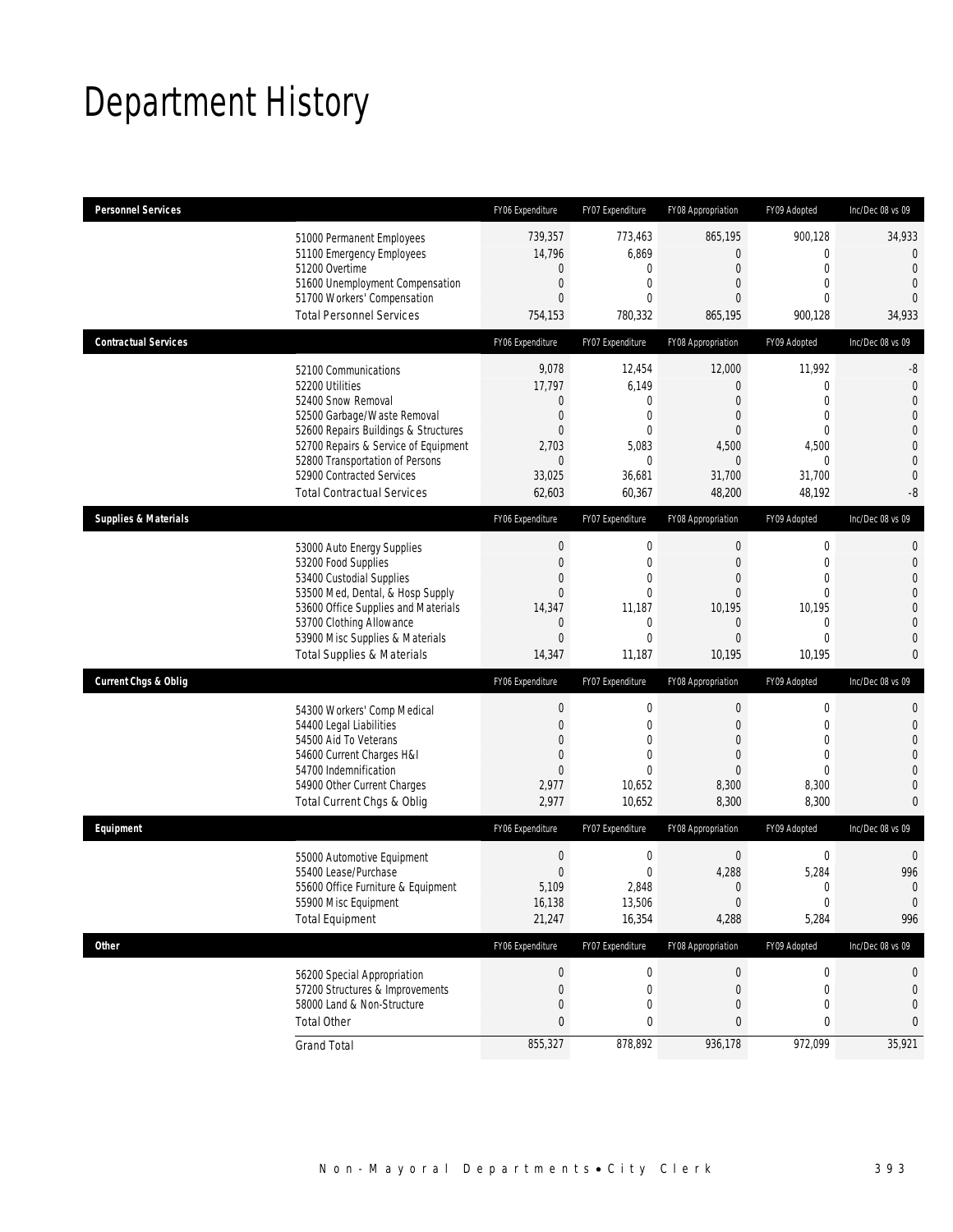# Department Personnel

| Title                  | Union<br>Code | Grade     | Position | FY09 Salary | Title                        | Union<br>Code   | Grade | Position | FY09 Salary  |
|------------------------|---------------|-----------|----------|-------------|------------------------------|-----------------|-------|----------|--------------|
|                        |               |           |          |             |                              |                 |       |          |              |
| City_Clk               | CDH           | <b>NG</b> | 1.00     | 95,261      | Prin Admin Assistant         | SE <sub>1</sub> | 08    | 1.00     | 84,305       |
| Adm_Asst.              | SU4           | 15        | 1.00     | 55,219      | Data Proc Sys Analyst 1      | SE <sub>1</sub> | 07    | 1.00     | 77,135       |
| Adm.Sec.               | SU4           | 14        | 1.00     | 44,532      | Prin Adm. Assistant (CCL)    | SE <sub>1</sub> | 07    | 2.00     | 154,270      |
| Head Clerk & Secretary | SU4           | 13        | 2.00     | 78,995      | Sr_Adm_Asst                  | SE <sub>1</sub> | 05    | 1.00     | 64,417       |
| Asst City Clerk        | EXM           | 09        | 1.00     | 72,746      | AdminAnI(AsArchivCity/Clrk)  | SE <sub>1</sub> | 04    | 3.00     | 160,246      |
|                        |               |           |          |             | <b>Total</b>                 |                 |       | 14       | 887,127      |
|                        |               |           |          |             | <b>Adjustments</b>           |                 |       |          |              |
|                        |               |           |          |             | <b>Differential Payments</b> |                 |       |          | $\mathbf 0$  |
|                        |               |           |          |             | Other                        |                 |       |          | 13,000       |
|                        |               |           |          |             | Chargebacks                  |                 |       |          | 0            |
|                        |               |           |          |             | <b>Salary Savings</b>        |                 |       |          | $\mathbf{0}$ |
|                        |               |           |          |             | <b>FY09 Total Request</b>    |                 |       |          | 900,127      |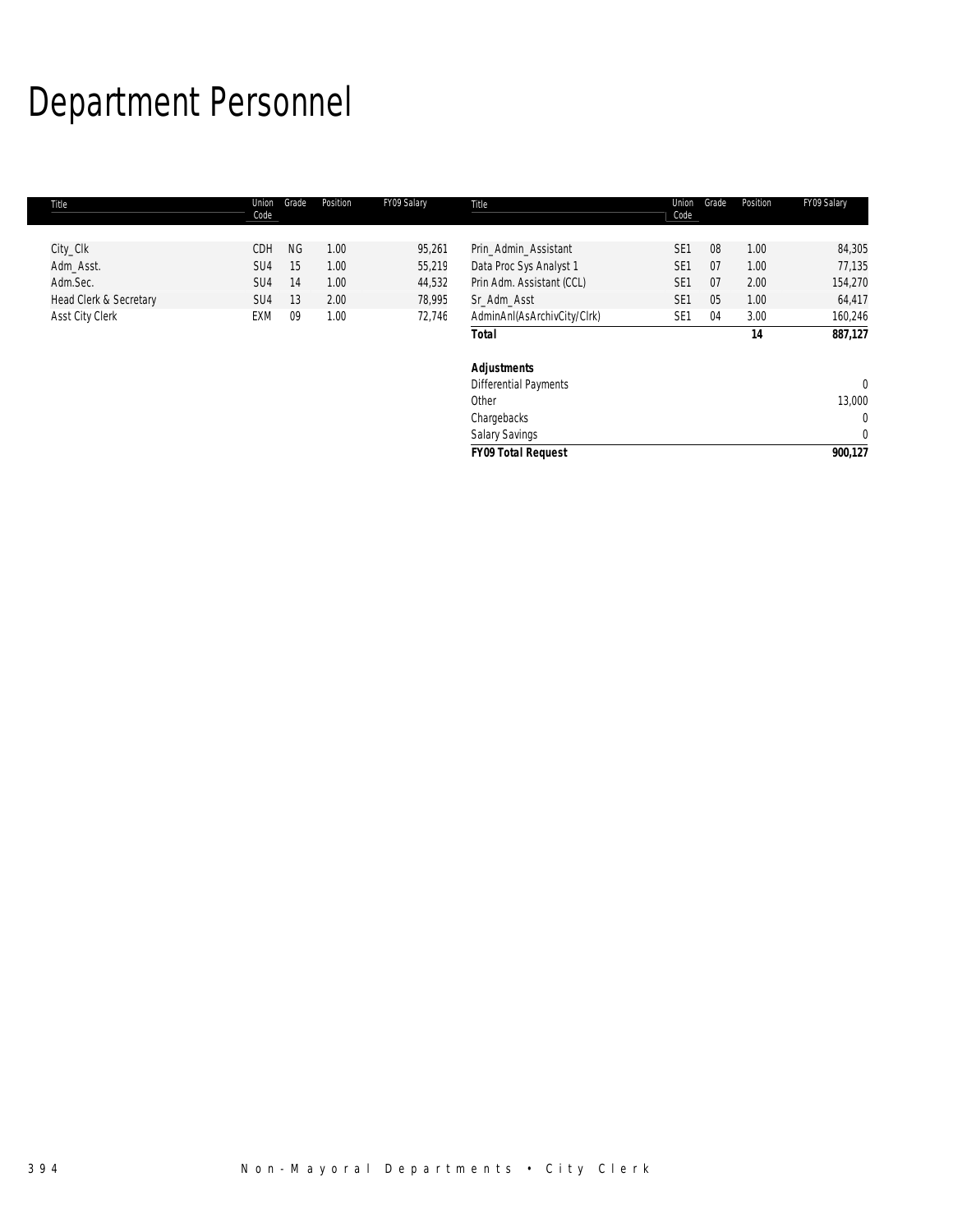## External Funds History

| <b>Personnel Services</b>       |                                                                     | FY06 Expenditure                | FY07 Expenditure                     | <b>FY08 Appropriation</b>       | FY09 Adopted                     | Inc/Dec 08 vs 09                 |
|---------------------------------|---------------------------------------------------------------------|---------------------------------|--------------------------------------|---------------------------------|----------------------------------|----------------------------------|
|                                 | 51000 Permanent Employees                                           | 33,206                          | 45,192                               | 38,932                          | 79,708                           | 40,776                           |
|                                 | 51100 Emergency Employees                                           | 0                               | $\boldsymbol{0}$                     | $\boldsymbol{0}$                | $\mathbf 0$                      | $\mathbf{0}$                     |
|                                 | 51200 Overtime                                                      | $\mathbf 0$                     | $\boldsymbol{0}$                     | $\boldsymbol{0}$                | $\mathbf 0$                      | $\overline{0}$                   |
|                                 | 51300 Part Time Employees<br>51400 Health Insurance                 | $\overline{0}$<br>10,273        | $\mathbf 0$<br>15,894                | $\mathbf{0}$<br>8,896           | $\mathbf{0}$<br>6,484            | $\overline{0}$<br>$-2,412$       |
|                                 | 51500 Pension & Annunity                                            | 0                               | 3,536                                | 3,504                           | 3,638                            | 134                              |
|                                 | 51600 Unemployment Compensation                                     | 0                               | 0                                    | $\overline{0}$                  | $\mathbf{0}$                     | $\mathbf{0}$                     |
|                                 | 51700 Workers' Compensation                                         | $\mathbf 0$                     | $\boldsymbol{0}$                     | $\boldsymbol{0}$                | $\mathbf{0}$                     | $\overline{0}$                   |
|                                 | 51800 Indirect Costs<br>51900 Medicare                              | 0<br>341                        | $\mathbf{0}$<br>546                  | 3,114<br>565                    | 2,425<br>586                     | $-689$<br>21                     |
|                                 | <b>Total Personnel Services</b>                                     | 43,820                          | 65,168                               | 55,011                          | 92,841                           | 37,830                           |
| <b>Contractual Services</b>     |                                                                     | FY06 Expenditure                | FY07 Expenditure                     | FY08 Appropriation              | FY09 Adopted                     | Inc/Dec 08 vs 09                 |
|                                 |                                                                     |                                 |                                      |                                 |                                  |                                  |
|                                 | 52100 Communications<br>52200 Utilities                             | $\boldsymbol{0}$<br>$\mathbf 0$ | $\boldsymbol{0}$<br>$\boldsymbol{0}$ | $\boldsymbol{0}$<br>0           | $\mathbf 0$<br>$\mathbf 0$       | $\mathbf{0}$<br>$\mathbf{0}$     |
|                                 | 52400 Snow Removal                                                  | $\Omega$                        | 0                                    | $\overline{0}$                  | $\mathbf 0$                      | $\overline{0}$                   |
|                                 | 52500 Garbage/Waste Removal                                         | 0                               | $\mathbf 0$                          | 0                               | $\mathbf 0$                      | $\overline{0}$                   |
|                                 | 52600 Repairs Buildings & Structures                                | 0                               | 0                                    | $\overline{0}$                  | $\mathbf 0$                      | $\mathbf{0}$                     |
|                                 | 52700 Repairs & Service of Equipment                                | 0                               | $\mathbf{0}$                         | $\boldsymbol{0}$                | $\mathbf{0}$                     | $\overline{0}$                   |
|                                 | 52800 Transportation of Persons<br>52900 Contracted Services        | $\overline{0}$<br>2,900         | 0<br>0                               | $\overline{0}$<br>$\mathbf 0$   | $\mathbf{0}$<br>0                | $\overline{0}$<br>$\overline{0}$ |
|                                 | <b>Total Contractual Services</b>                                   | 2,900                           | $\bf{0}$                             | 0                               | $\bf{0}$                         | $\mathbf{0}$                     |
| <b>Supplies &amp; Materials</b> |                                                                     | FY06 Expenditure                | FY07 Expenditure                     | FY08 Appropriation              | FY09 Adopted                     | Inc/Dec 08 vs 09                 |
|                                 |                                                                     | $\boldsymbol{0}$                | $\boldsymbol{0}$                     | $\boldsymbol{0}$                | $\mathbf 0$                      | $\mathbf{0}$                     |
|                                 | 53000 Auto Energy Supplies<br>53200 Food Supplies                   | $\mathbf 0$                     | $\boldsymbol{0}$                     | 0                               | $\mathbf 0$                      | $\mathbf{0}$                     |
|                                 | 53400 Custodial Supplies                                            | $\Omega$                        | 0                                    | $\overline{0}$                  | $\mathbf 0$                      | $\overline{0}$                   |
|                                 | 53500 Med, Dental, & Hosp Supply                                    | 0                               | $\mathbf 0$                          | $\mathbf 0$                     | $\mathbf{0}$                     | $\overline{0}$                   |
|                                 | 53600 Office Supplies and Materials                                 | 0                               | 0                                    | $\overline{0}$                  | $\mathbf 0$                      | $\mathbf{0}$                     |
|                                 | 53800 Educational Supplies & Mat<br>53900 Misc Supplies & Materials | 0<br>0                          | $\boldsymbol{0}$<br>0                | $\boldsymbol{0}$<br>$\mathbf 0$ | $\overline{0}$<br>$\overline{0}$ | $\overline{0}$<br>$\overline{0}$ |
|                                 | <b>Total Supplies &amp; Materials</b>                               | $\overline{0}$                  | 0                                    | 0                               | 0                                | $\mathbf{0}$                     |
| <b>Current Chgs &amp; Oblig</b> |                                                                     | FY06 Expenditure                | FY07 Expenditure                     | FY08 Appropriation              | FY09 Adopted                     | Inc/Dec 08 vs 09                 |
|                                 |                                                                     | 0                               | 0                                    | $\boldsymbol{0}$                | 0                                | $\mathbf{0}$                     |
|                                 | 54300 Workers' Comp Medical<br>54400 Legal Liabilities              | 0                               | 0                                    | 0                               | 0                                | $\mathbf{0}$                     |
|                                 | 54600 Current Charges H&I                                           | 0                               | $\mathbf 0$                          | 0                               | $\overline{0}$                   | $\mathbf{0}$                     |
|                                 | 54700 Indemnification                                               | 0                               | $\mathbf{0}$                         | $\overline{0}$                  | $\mathbf 0$                      | $\overline{0}$                   |
|                                 | 54900 Other Current Charges                                         | 0                               | 0                                    | $\mathbf 0$                     | 0                                | $\Omega$                         |
|                                 | Total Current Chgs & Oblig                                          | $\overline{0}$                  | 0                                    | $\mathbf{0}$                    | 0                                | $\mathbf{0}$                     |
| <b>Fauinment</b>                |                                                                     | FY06 Expenditure                | FY07 Expenditure                     | FY08 Appropriation              | FY09 Adopted                     | Inc/Dec 08 vs 09                 |
|                                 | 55000 Automotive Equipment                                          | 0                               | 0                                    | $\mathbf 0$                     | $\mathbf 0$                      | 0                                |
|                                 | 55400 Lease/Purchase                                                | $\overline{0}$                  | $\mathbf 0$                          | $\mathbf 0$                     | $\mathbf 0$                      | $\overline{0}$                   |
|                                 | 55600 Office Furniture & Equipment<br>55900 Misc Equipment          | $\mathbf 0$<br>$\mathbf 0$      | $\boldsymbol{0}$<br>$\boldsymbol{0}$ | $\boldsymbol{0}$<br>0           | $\mathbf 0$<br>$\mathbf 0$       | $\overline{0}$<br>$\mathbf 0$    |
|                                 | <b>Total Equipment</b>                                              | $\overline{0}$                  | 0                                    | 0                               | 0                                | $\mathbf{0}$                     |
| <b>Other</b>                    |                                                                     | FY06 Expenditure                | FY07 Expenditure                     | FY08 Appropriation              | FY09 Adopted                     | Inc/Dec 08 vs 09                 |
|                                 | 56200 Special Appropriation                                         | $\boldsymbol{0}$                | $\boldsymbol{0}$                     | $\boldsymbol{0}$                | $\boldsymbol{0}$                 | $\mathbf 0$                      |
|                                 | 57200 Structures & Improvements                                     | $\mathbf 0$                     | $\boldsymbol{0}$                     | $\boldsymbol{0}$                | $\mathbf 0$                      | $\mathbf{0}$                     |
|                                 | 58000 Land & Non-Structure                                          | $\mathbf 0$                     | $\boldsymbol{0}$                     | $\boldsymbol{0}$                | $\overline{0}$                   | $\mathbf{0}$                     |
|                                 | <b>Total Other</b>                                                  | $\overline{0}$                  | 0                                    | 0                               | 0                                | $\mathbf{0}$                     |
|                                 | <b>Grand Total</b>                                                  | 46,720                          | 65,168                               | 55,011                          | 92,841                           | 37,830                           |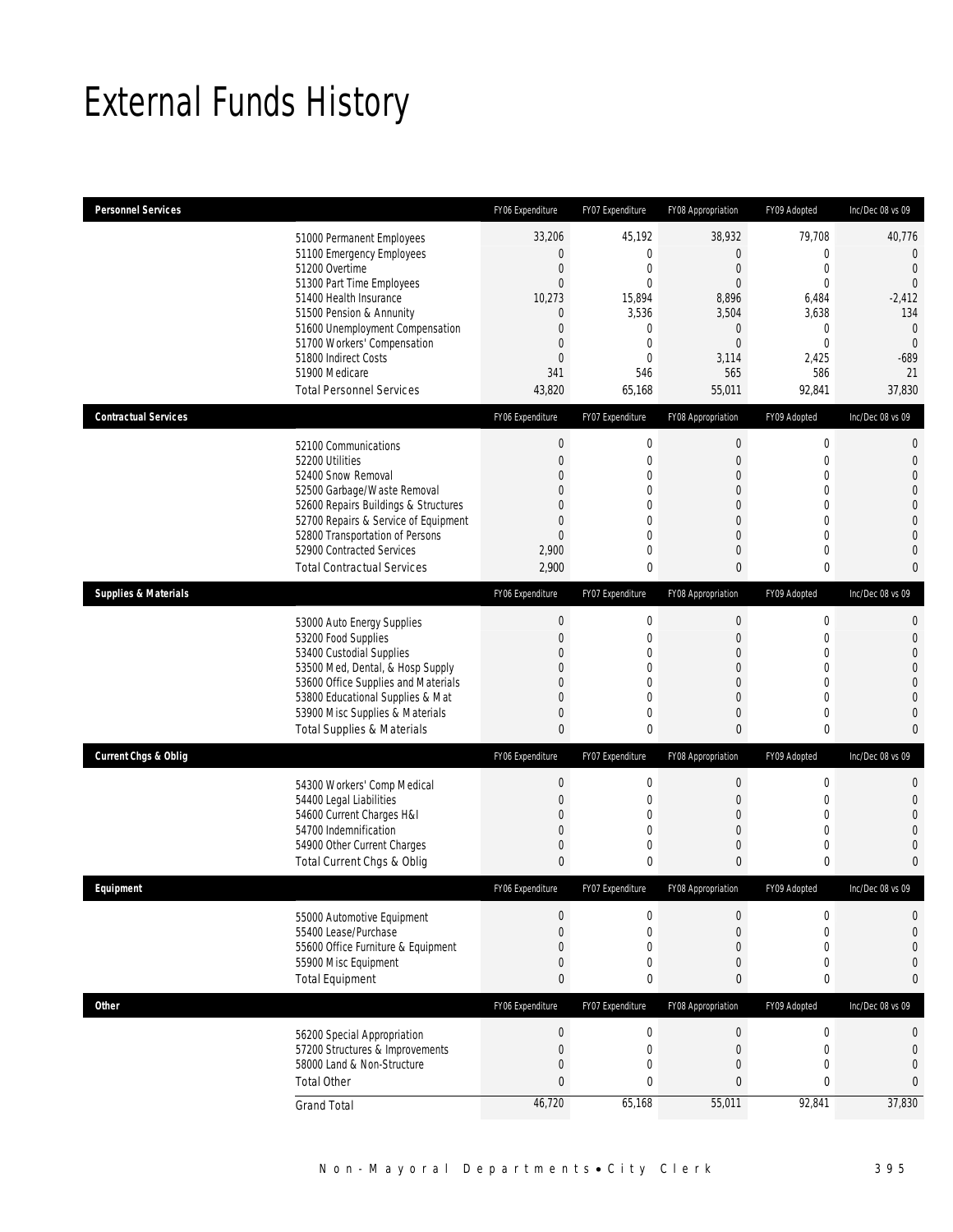## External Funds Personnel

| Title | Grade<br>Union<br>Code | Position | FY09 Salary | Title                       | Union<br>Code   | Grade | Position | FY09 Salary    |
|-------|------------------------|----------|-------------|-----------------------------|-----------------|-------|----------|----------------|
|       |                        |          |             | AdminAnI(AsArchivCity/Clrk) | SE <sub>1</sub> | 04    | 2.00     | 79,708         |
|       |                        |          |             | <b>Total</b>                |                 |       | n        | 79,708         |
|       |                        |          |             | <b>Adjustments</b>          |                 |       |          |                |
|       |                        |          |             | Differential Payments       |                 |       |          | $\mathbf{0}$   |
|       |                        |          |             | Other                       |                 |       |          | $\overline{0}$ |
|       |                        |          |             | Chargebacks                 |                 |       |          | $\overline{0}$ |
|       |                        |          |             | Salary Savings              |                 |       |          | $\mathbf{0}$   |
|       |                        |          |             | FY09 Total Request          |                 |       |          | 79,708         |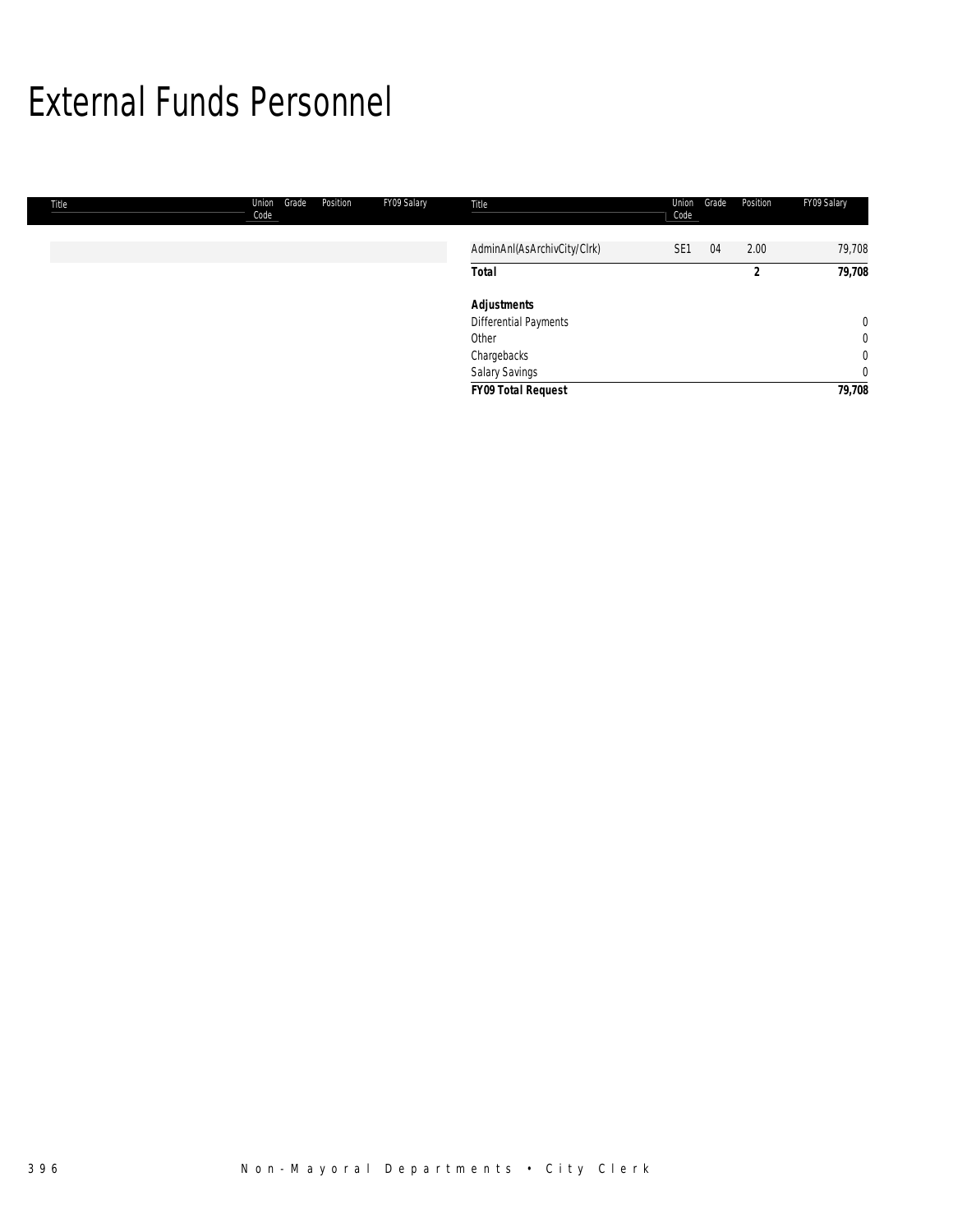## Program 1. Legislative Support

### *Rosaria Salerno, Manager Organization: 161100*

#### *Program Description*

The Legislative Support Program carries out government functions required by state and local law and manages and maintains the City Council document system database. The program also administers oaths of office and maintains records relative to the appointment or election of City officers. The program maintains and updates the City of Boston Code, advises City officials on the Commonwealth's open meeting law, and maintains copies of City of Boston official reports.

### *Program Strategies*

- To receive, prepare, record and distribute financial and legislative documents; provide copies of Council agendas, distribute minutes and maintain a City Council database summarizing recent meetings.
- To update the Ordinance section of the Muni Code and distribute supplements.

| <b>Performance Measures</b> |                                                                                                                                                                                                    | Actual '06                 | Actual '07                  | Projected '08               | Target '09                  |
|-----------------------------|----------------------------------------------------------------------------------------------------------------------------------------------------------------------------------------------------|----------------------------|-----------------------------|-----------------------------|-----------------------------|
|                             | % of Council minutes distributed and updates<br>entered within 48 hours<br>% of documents processed within 48 hours<br>Copies of municipal code distributed<br>Documents processed within 48 hours | 100%<br>100%<br>h<br>1,428 | 100%<br>100%<br>11<br>1,430 | 100%<br>100%<br>13<br>1,527 | 100%<br>100%<br>20<br>1,500 |
| Selected Service Indicators |                                                                                                                                                                                                    | Actual '06                 | Actual '07                  | Approp '08                  | <b>Budget '09</b>           |
|                             | <b>Personnel Services</b><br>Non Personnel                                                                                                                                                         | 204.008<br>26.559          | 217,228<br>46.731           | 239.559<br>20,200           | 244,408<br>19.624           |
|                             | Total                                                                                                                                                                                              | 230,567                    | 263,959                     | 259,759                     | 264,032                     |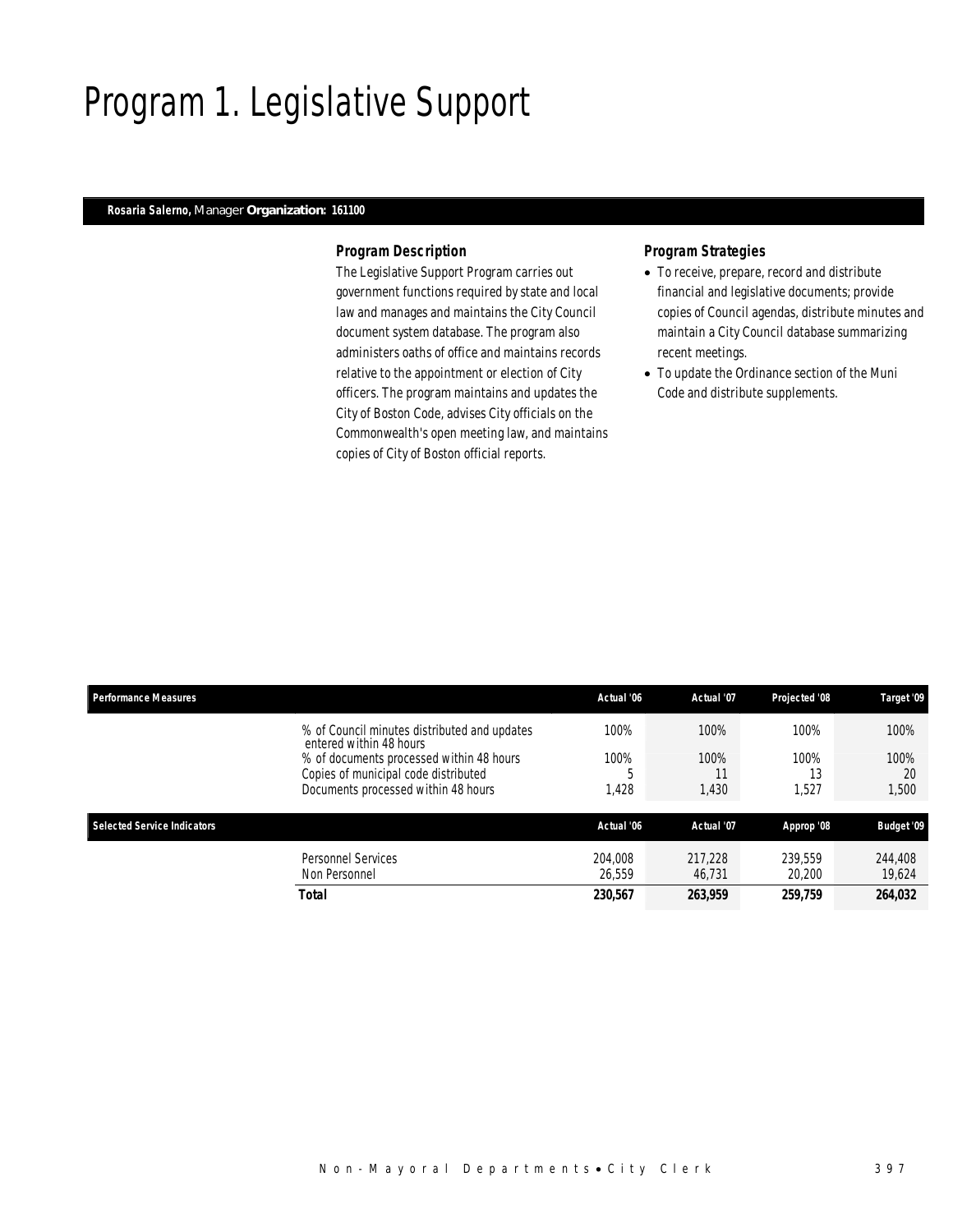## Program 2. Document Filing

### *Rosaria Salerno, Manager Organization: 161200*

### *Program Description*

The City Clerk is the supervisor of records and the filing agency for the City. The Office of the City Clerk is required to record, file, and maintain indices of public documents.

## *Program Strategies*

• To receive and record statutory filings as required by law; receive and audit political campaign finance reports.

| <b>Performance Measures</b>        |                                                                                        | Actual '06        | Actual '07        | Projected '08     | Target '09        |
|------------------------------------|----------------------------------------------------------------------------------------|-------------------|-------------------|-------------------|-------------------|
|                                    | % of campaign reports processed within 48<br>hours                                     | 100%              | 100%              | 100%              | 100%              |
|                                    | % of damage claims processed within 48 hours<br>% of filings processed within 48 hours | 100%<br>98%       | 100%<br>98%       | 100%<br>100%      | 100%<br>100%      |
| <b>Selected Service Indicators</b> |                                                                                        | Actual '06        | Actual '07        | Approp '08        | <b>Budget '09</b> |
|                                    | Personnel Services<br>Non Personnel                                                    | 357,358<br>23.676 | 373,308<br>11.069 | 390.706<br>12.600 | 408.869<br>13.086 |
|                                    | <b>Total</b>                                                                           | 381,034           | 384,377           | 403,306           | 421,955           |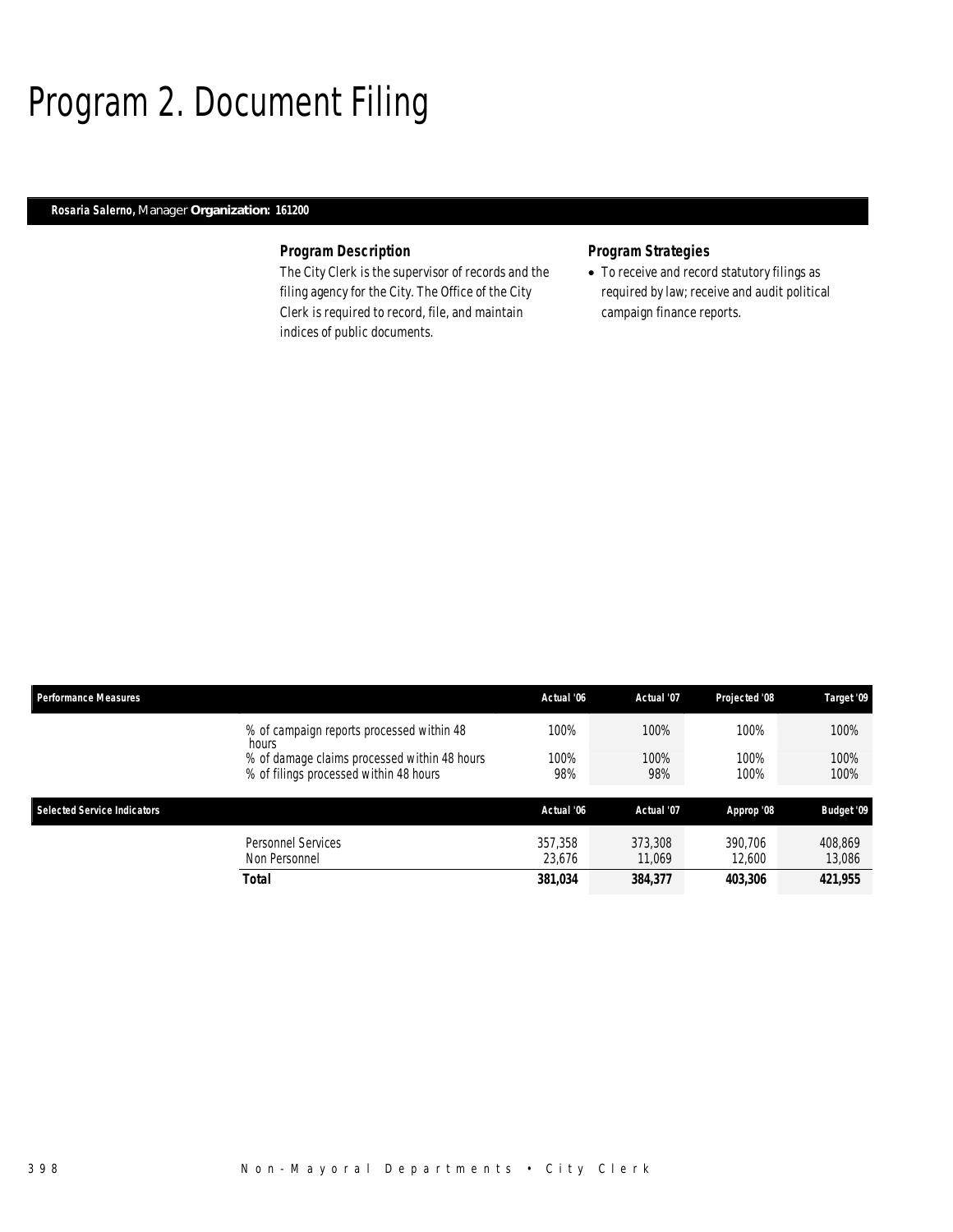## Program 3. Archives

### *Rosaria Salerno, Manager Organization: 161300*

### *Program Description*

The Archives oversees the preservation of significant records and facilitates improved and cost-effective access to public records by Boston municipal government and its citizens. It also oversees the elimination of obsolete records.

## *Program Strategies*

• To provide archives record center services to City departments and the public; provide records disposition services to departments.

| <b>Performance Measures</b> |                                                                                           | Actual '06        | Actual '07        | Projected '08     | Target '09        |
|-----------------------------|-------------------------------------------------------------------------------------------|-------------------|-------------------|-------------------|-------------------|
|                             | Cubic feet of archives processed<br>Cubic feet of records destroyed per state<br>approval | 495<br>5,168      | 298<br>432        | 416<br>974        | 500<br>3,000      |
|                             | Cubic feet of records transferred to archives and<br>records repositions                  | 5,060             | 3.956             | 4.555             | 1,500             |
|                             | Public access inquiries to access documents                                               | 1.794             | 1,874             | 1.857             | 1,600             |
| Selected Service Indicators |                                                                                           | Actual '06        | Actual '07        | Approp '08        | <b>Budget '09</b> |
|                             | <b>Personnel Services</b><br>Non Personnel                                                | 192.787<br>50.939 | 189.796<br>40.760 | 234.930<br>38.183 | 246.851<br>39,261 |
|                             | <b>Total</b>                                                                              | 243,726           | 230,556           | 273.113           | 286,112           |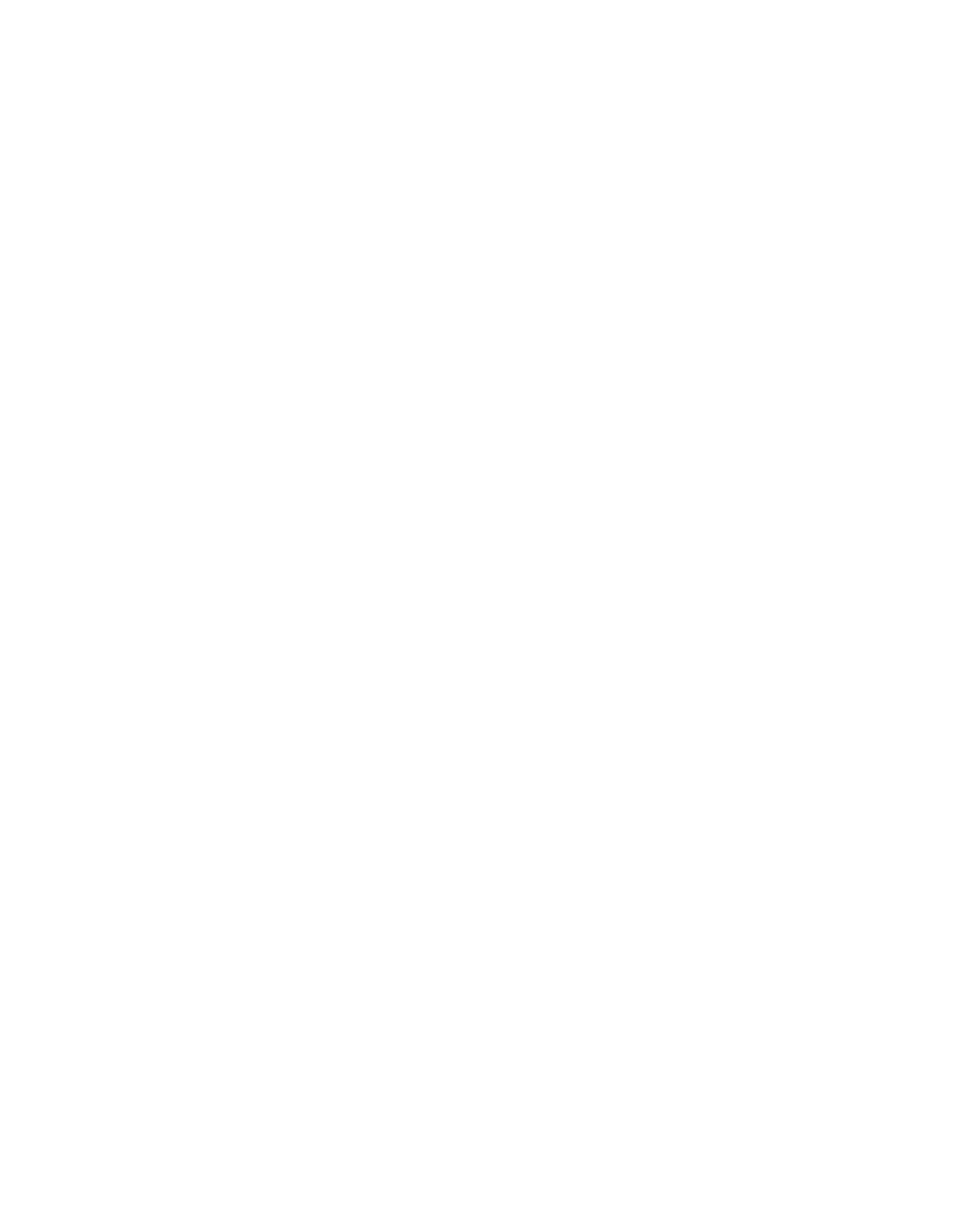## City Council Operating Budget

### *Maureen E. Feeney, Council President Appropriation: 112*

### *Department Mission*

As the Legislative body of the City, the City Council serves as a link between the citizens of Boston and their municipal government. Through the filing of legislation, the enactment of orders, ordinances and resolutions, the Council actively represents the diverse interests of Bostonians while ensuring the efficient and cost effective delivery of services. The Council fulfills its obligation as the appropriating authority by analyzing appropriations and loan orders.

#### *FY09 Performance Strategies*

• To maximize opportunities for citizen input into the Council's legislative process.

| <b>Operating Budget</b>            | Program Name                                                                    | Total Actual '06                | <b>Total Actual '07</b>         | Total Approp '08                | Total Budget '09                |
|------------------------------------|---------------------------------------------------------------------------------|---------------------------------|---------------------------------|---------------------------------|---------------------------------|
|                                    | City Council Administration<br>City Councilors<br>Legislative/Financial Support | 334.016<br>3.269.950<br>521,885 | 286,583<br>3.603.418<br>527,226 | 226.884<br>3.811.226<br>594,338 | 228,384<br>3,813,726<br>672,260 |
|                                    | <b>Total</b>                                                                    | 4,125,851                       | 4,417,227                       | 4,632,448                       | 4,714,370                       |
| <b>Selected Service Indicators</b> |                                                                                 | Actual '06                      | Actual '07                      | Approp '08                      | <b>Budget '09</b>               |
|                                    | <b>Personnel Services</b><br>Non Personnel                                      | 3.840.298<br>285.553            | 4.160.270<br>256,957            | 4.283.248<br>349,200            | 4,355,170<br>359,200            |
|                                    | <b>Total</b>                                                                    | 4,125,851                       | 4,417,227                       | 4,632,448                       | 4,714,370                       |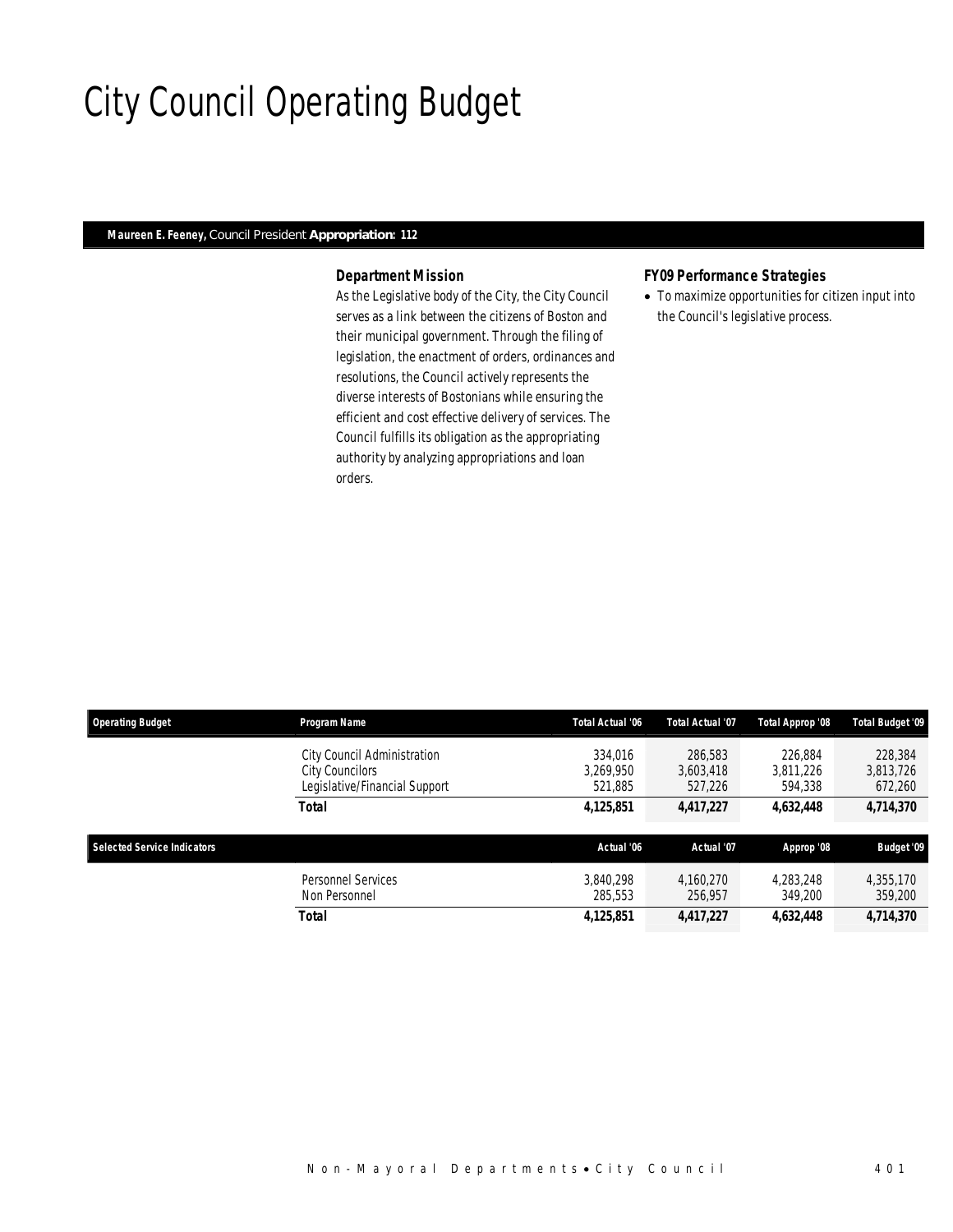# City Council Operating Budget



### *Authorizing Statutes*

- Structure of City Council, 1948 Mass. Acts ch. 452, as amended.
- District Representation, 1982 Mass. Acts ch. 605; 1991 Mass. Acts ch. 108; 1986 Mass. Acts ch. 343.

### *Description of Services*

Members draft and file legislation on a wide range of public affairs in Boston designed to improve the quality of life for its citizens. Each year the Council conducts an extensive series of public hearings to review the Mayor's appropriation request for the subsequent fiscal year. After a thorough analysis and determination that the request is fiscally sound, the Council approves an appropriation. Constituent needs are served as directed by each individual councilor.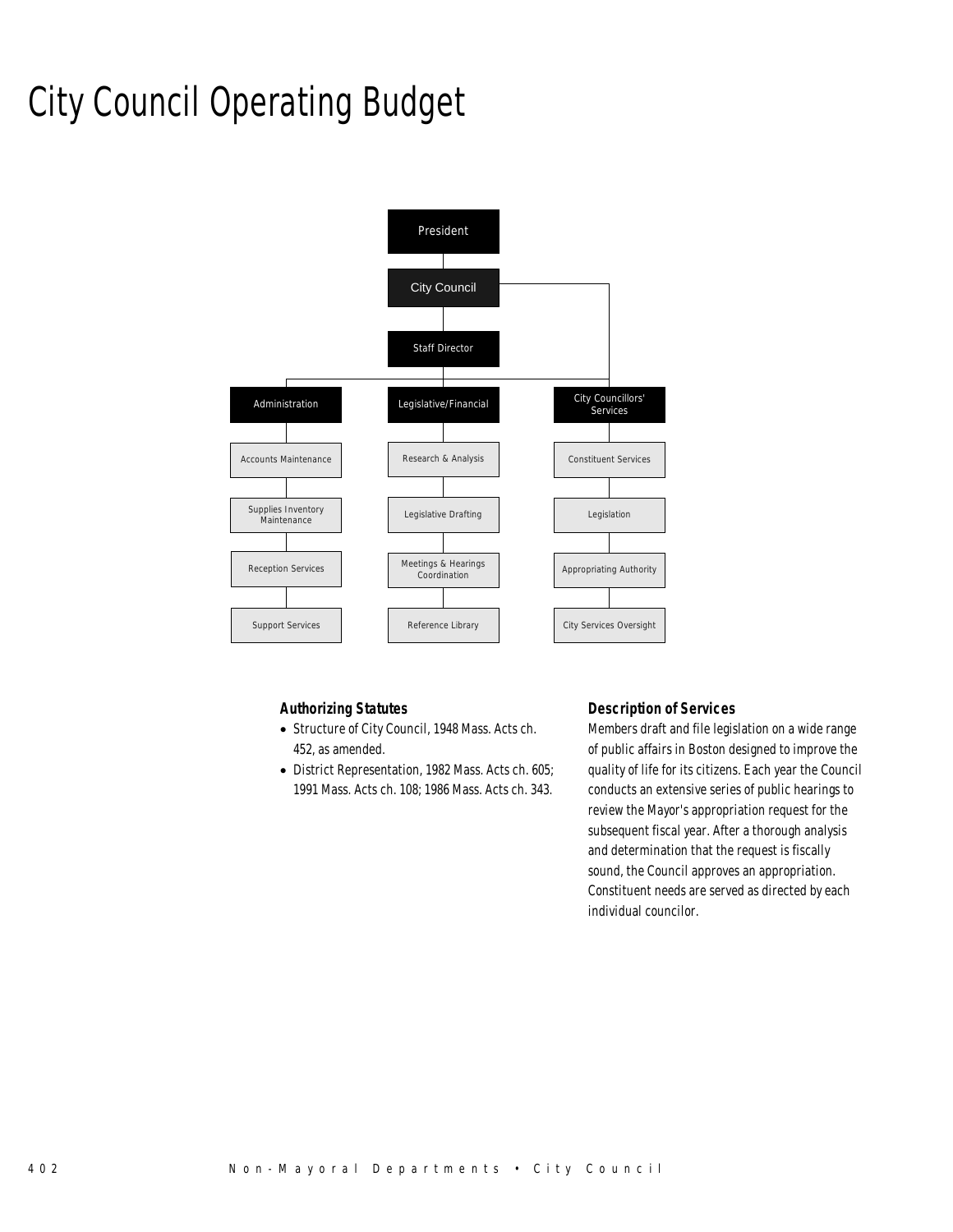# Department History

| <b>Personnel Services</b>       |                                       | FY06 Expenditure | FY07 Expenditure | FY08 Appropriation | FY09 Adopted     | Inc/Dec 08 vs 09 |
|---------------------------------|---------------------------------------|------------------|------------------|--------------------|------------------|------------------|
|                                 | 51000 Permanent Employees             | 3,772,131        | 4,130,042        | 4,203,248          | 4,275,170        | 71,922           |
|                                 | 51100 Emergency Employees             | 0                | $\mathbf 0$      | $\mathbf 0$        | $\mathbf{0}$     | $\overline{0}$   |
|                                 | 51200 Overtime                        | $\mathbf{0}$     | $\overline{0}$   | $\mathbf{0}$       | $\mathbf{0}$     | $\Omega$         |
|                                 | 51600 Unemployment Compensation       | 68,167           | 30,228           | 80,000             | 80,000           | $\mathbf{0}$     |
|                                 | 51700 Workers' Compensation           | $\overline{0}$   | 0                | $\mathbf{0}$       | 0                | $\Omega$         |
|                                 | <b>Total Personnel Services</b>       | 3,840,298        | 4,160,270        | 4,283,248          | 4,355,170        | 71,922           |
| <b>Contractual Services</b>     |                                       | FY06 Expenditure | FY07 Expenditure | FY08 Appropriation | FY09 Adopted     | Inc/Dec 08 vs 09 |
|                                 | 52100 Communications                  | 40,287           | 42,973           | 46,000             | 51,000           | 5,000            |
|                                 | 52200 Utilities                       | 0                | $\mathbf 0$      | $\boldsymbol{0}$   | $\theta$         | $\mathbf{0}$     |
|                                 | 52400 Snow Removal                    | 0                | $\mathbf 0$      | $\mathbf{0}$       | $\overline{0}$   | $\mathbf{0}$     |
|                                 | 52500 Garbage/Waste Removal           | 0                | 0                | $\mathbf{0}$       | $\mathbf{0}$     | $\mathbf{0}$     |
|                                 | 52600 Repairs Buildings & Structures  | 0                | $\Omega$         | $\overline{0}$     | $\theta$         | $\overline{0}$   |
|                                 | 52700 Repairs & Service of Equipment  | 10,265           | 6,964            | 13,000             | 11,500           | $-1,500$         |
|                                 | 52800 Transportation of Persons       | $\mathbf 0$      | $\mathbf 0$      | $\mathbf 0$        | $\mathbf{0}$     | $\mathbf{0}$     |
|                                 | 52900 Contracted Services             | 120,815          | 104,811          | 145,000            | 147,500          | 2,500            |
|                                 | <b>Total Contractual Services</b>     | 171,367          | 154,748          | 204,000            | 210,000          | 6,000            |
| <b>Supplies &amp; Materials</b> |                                       | FY06 Expenditure | FY07 Expenditure | FY08 Appropriation | FY09 Adopted     | Inc/Dec 08 vs 09 |
|                                 | 53000 Auto Energy Supplies            | $\mathbf{0}$     | $\mathbf 0$      | $\mathbf 0$        | $\mathbf 0$      | $\mathbf{0}$     |
|                                 | 53200 Food Supplies                   | 4,833            | 3,695            | 4,000              | 4,500            | 500              |
|                                 | 53400 Custodial Supplies              | 0                | 0                | 0                  | 0                | $\theta$         |
|                                 | 53500 Med, Dental, & Hosp Supply      | $\overline{0}$   | $\mathbf{0}$     | $\boldsymbol{0}$   | $\mathbf{0}$     | $\overline{0}$   |
|                                 | 53600 Office Supplies and Materials   | 29,502           | 25,433           | 56,000             | 56,000           | $\overline{0}$   |
|                                 | 53800 Educational Supplies & Mat      | 0                | 0                | $\mathbf 0$        | $\mathbf{0}$     | $\mathbf{0}$     |
|                                 | 53900 Misc Supplies & Materials       | 0                | $\mathbf{0}$     | $\overline{0}$     | $\mathbf{0}$     | $\mathbf{0}$     |
|                                 | <b>Total Supplies &amp; Materials</b> | 34,335           | 29,128           | 60,000             | 60,500           | 500              |
| <b>Current Chgs &amp; Oblig</b> |                                       | FY06 Expenditure | FY07 Expenditure | FY08 Appropriation | FY09 Adopted     | Inc/Dec 08 vs 09 |
|                                 | 54300 Workers' Comp Medical           | $\boldsymbol{0}$ | 0                | $\mathbf 0$        | $\mathbf 0$      | $\mathbf{0}$     |
|                                 | 54400 Legal Liabilities               | 0                | $\mathbf 0$      | $\mathbf 0$        | $\mathbf{0}$     | $\mathbf{0}$     |
|                                 | 54500 Aid To Veterans                 | 0                | $\mathbf{0}$     | $\mathbf{0}$       | $\theta$         | $\mathbf{0}$     |
|                                 | 54600 Current Charges H&I             | 0                | $\mathbf{0}$     | $\overline{0}$     | $\mathbf{0}$     | $\overline{0}$   |
|                                 | 54700 Indemnification                 | 0                | $\Omega$         | $\mathbf{0}$       | $\theta$         | $\Omega$         |
|                                 | 54900 Other Current Charges           | 22,671           | 24,555           | 35,200             | 36,200           | 1,000            |
|                                 | Total Current Chgs & Oblig            | 22,671           | 24,555           | 35,200             | 36,200           | 1,000            |
| Equipment                       |                                       | FY06 Expenditure | FY07 Expenditure | FY08 Appropriation | FY09 Adopted     | Inc/Dec 08 vs 09 |
|                                 | 55000 Automotive Equipment            | $\boldsymbol{0}$ | $\mathbf 0$      | $\boldsymbol{0}$   | $\mathbf 0$      | $\mathbf{0}$     |
|                                 | 55400 Lease/Purchase                  | 0                | $\mathbf 0$      | $\boldsymbol{0}$   | $\mathbf{0}$     | $\mathbf 0$      |
|                                 | 55600 Office Furniture & Equipment    | 3,014            | 11,886           | 15,000             | 17,500           | 2,500            |
|                                 | 55900 Misc Equipment                  | 54,166           | 36,640           | 35,000             | 35,000           | $\mathbf 0$      |
|                                 | <b>Total Equipment</b>                | 57,180           | 48,526           | 50,000             | 52,500           | 2,500            |
| Other                           |                                       | FY06 Expenditure | FY07 Expenditure | FY08 Appropriation | FY09 Adopted     | Inc/Dec 08 vs 09 |
|                                 | 56200 Special Appropriation           | $\theta$         | $\pmb{0}$        | $\boldsymbol{0}$   | $\boldsymbol{0}$ | 0                |
|                                 | 57200 Structures & Improvements       | $\boldsymbol{0}$ | $\mathbf 0$      | $\boldsymbol{0}$   | $\mathbf 0$      | 0                |
|                                 | 58000 Land & Non-Structure            | 0                | 0                | $\boldsymbol{0}$   | $\mathbf 0$      | $\mathbf{0}$     |
|                                 | <b>Total Other</b>                    | 0                | 0                | 0                  | 0                | 0                |
|                                 | <b>Grand Total</b>                    | 4,125,851        | 4,417,227        | 4,632,448          | 4,714,370        | 81,922           |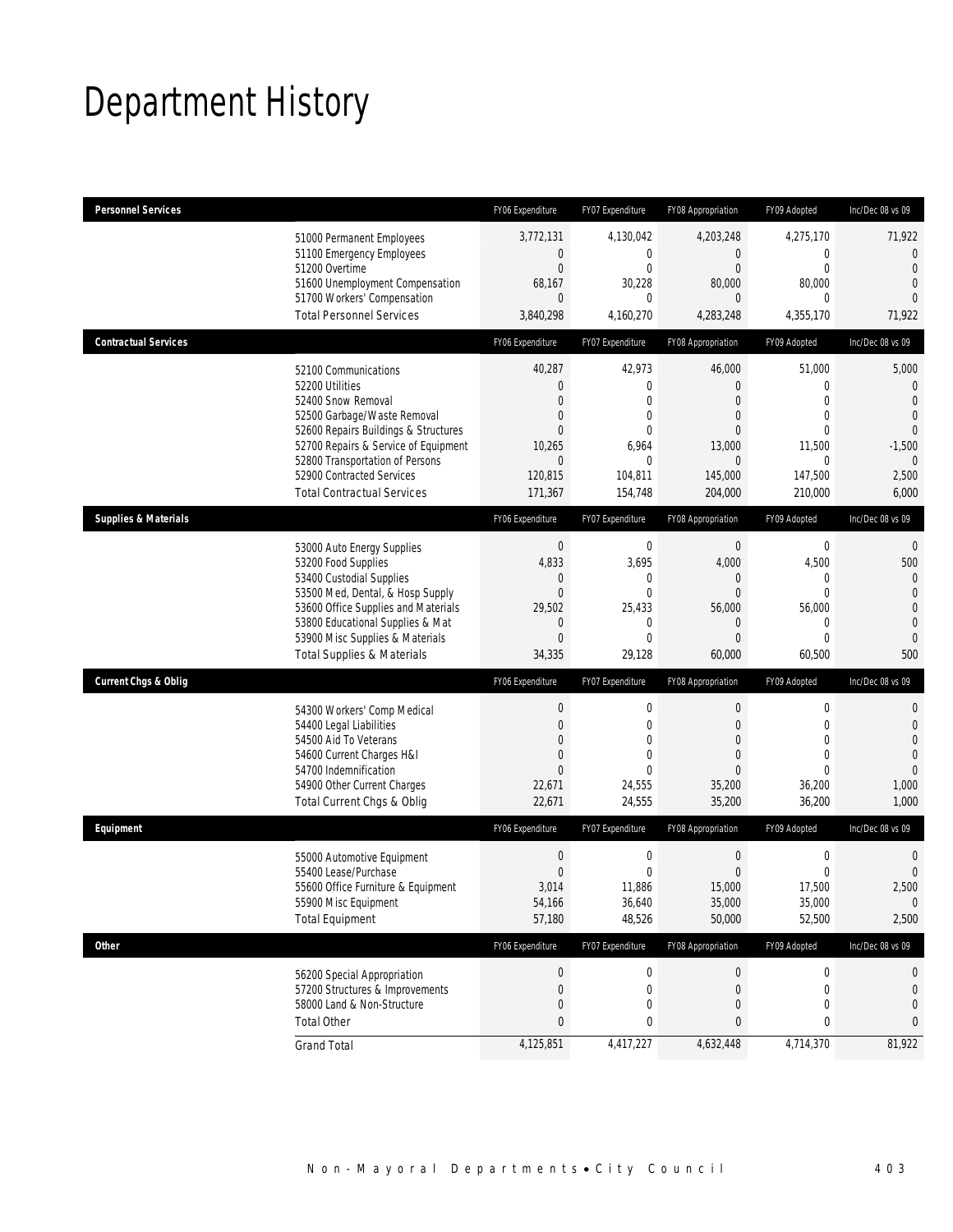# Department Personnel

| Title                 | Union<br>Code | Grade     | Position | FY09 Salary | Title                         | Union<br>Code | Grade     | Position | FY09 Salary  |
|-----------------------|---------------|-----------|----------|-------------|-------------------------------|---------------|-----------|----------|--------------|
|                       |               | <b>NG</b> | 13.00    |             |                               | CCS           | <b>NG</b> | 1.00     |              |
| <b>City Councilor</b> | <b>CCS</b>    |           |          | 1,140,623   | Legislative Director          |               |           |          | 66,712       |
| St Director (CC)      | <b>EXM</b>    | <b>NG</b> | 1.00     | 81,222      | Secretary_CC                  | CCS           | <b>NG</b> | 51.00    | 1,299,844    |
| Research Director     | CCS           | <b>NG</b> | 1.00     | 54,148      | Asst. Budget Director         | CCS           | <b>NG</b> | 1.00     | 53,882       |
| <b>City Messenger</b> | CCS           | <b>NG</b> | 1.00     | 46,569      | Programming Manager (CC)      | CCS           | <b>NG</b> | 1.00     | 47,129       |
| Admin Asst (CC)       | CCS           | <b>NG</b> | 22.00    | 771,632     | Spec Project Asst             | CCS           | <b>NG</b> | 1.00     | 70,192       |
| Receptionist (CC)     | CCS           | <b>NG</b> | 1.00     | 36,099      | Business_Manager              | CCS           | <b>NG</b> | 1.00     | 56,132       |
| Legislative Asst (CC) | CCS           | <b>NG</b> | 3.00     | 96,677      | <b>Asst Research Director</b> | CCS           | <b>NG</b> | 1.00     | 49,686       |
|                       |               |           |          |             | <b>Budget Director</b>        | CCS           | <b>NG</b> | 1.00     | 70,193       |
|                       |               |           |          |             | <b>Total</b>                  |               |           | 100      | 3,940,741    |
|                       |               |           |          |             | <b>Adjustments</b>            |               |           |          |              |
|                       |               |           |          |             | <b>Differential Payments</b>  |               |           |          | $\mathbf{0}$ |
|                       |               |           |          |             | Other                         |               |           |          | 334,429      |
|                       |               |           |          |             | Chargebacks                   |               |           |          | $\mathbf{0}$ |
|                       |               |           |          |             | <b>Salary Savings</b>         |               |           |          | $\mathbf{0}$ |
|                       |               |           |          |             | <b>FY09 Total Request</b>     |               |           |          | 4,275,170    |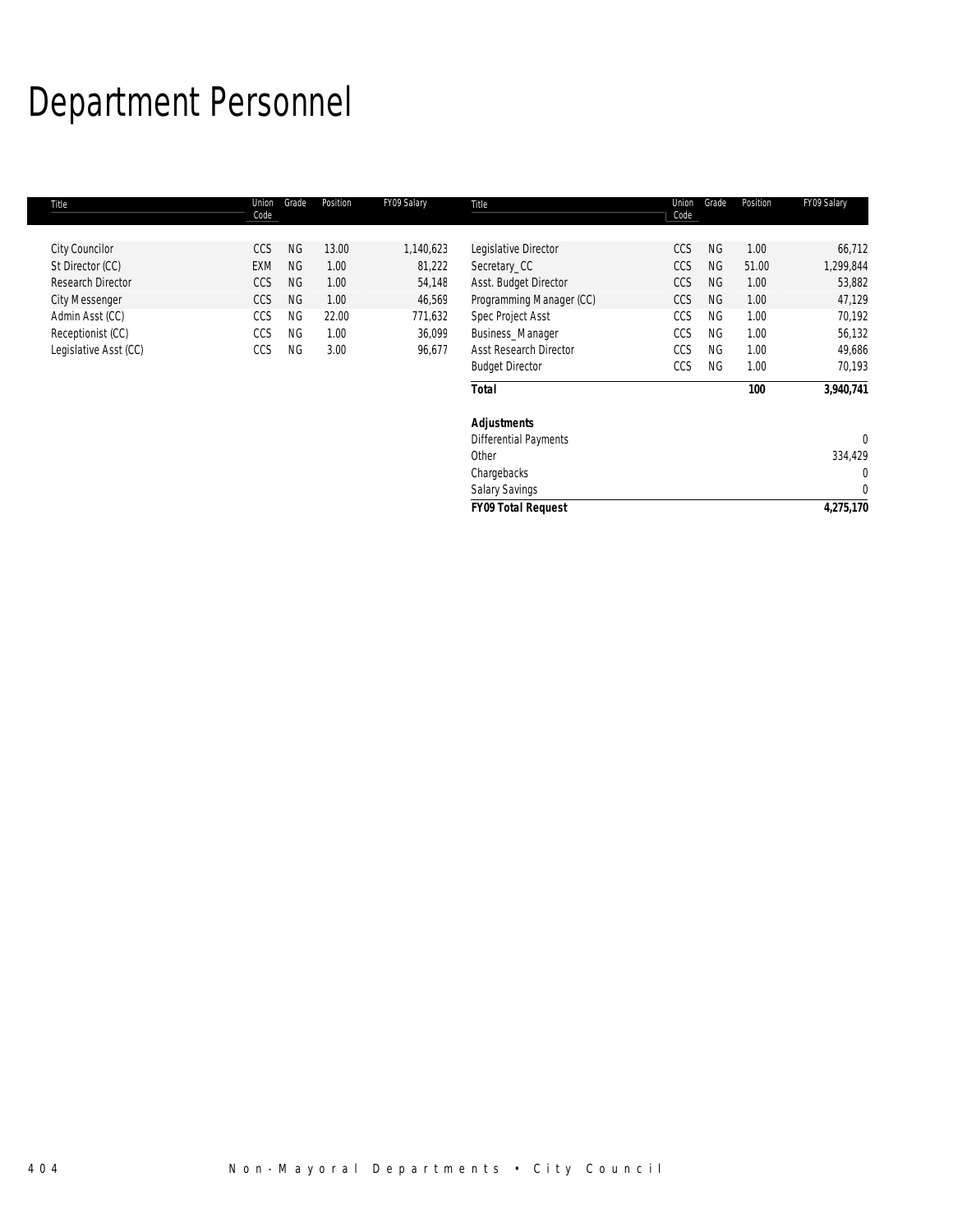# Program 1. City Council Administration

### *Ann Hess Braga, Manager Organization: 112100*

### *Program Description*

The Administration Program is responsible for providing staff resources and administrative direction to City Council programs. It also oversees budgeting, purchasing, information systems, and personnel matters for the City Council.

| <b>Selected Service Indicators</b>  | Actual '06        | Actual '07        | Approp '08        | <b>Budget '09</b> |
|-------------------------------------|-------------------|-------------------|-------------------|-------------------|
| Personnel Services<br>Non Personnel | 247.865<br>86.151 | 197.386<br>89.197 | 178.384<br>48,500 | 178,384<br>50,000 |
| Total                               | 334.016           | 286,583           | 226.884           | 228,384           |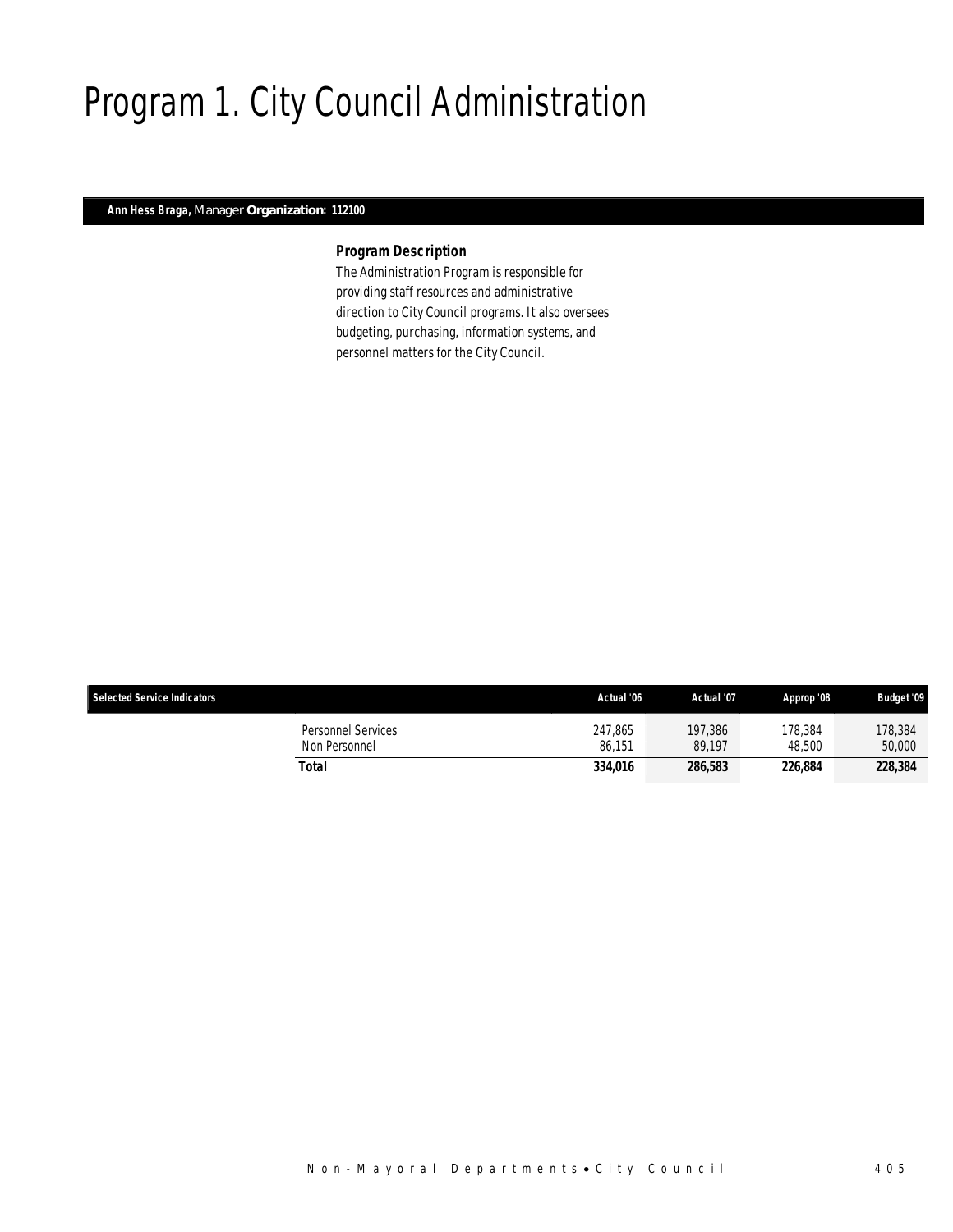## Program 2. City Councilors

### *Maureen E. Feeney, Manager Organization: 112200*

#### *Program Description*

The City Councilors program provides a liaison between Bostonians and their municipal government, and advocates on behalf of constituent needs at the city department, state, and federal levels. The program also translates appropriate citizen concerns into Council legislation.

### *Program Strategies*

• To maximize opportunities for citizen input into the Council's legislative process.

| <b>Performance Measures</b>        |                                                   | Actual '06 | Actual '07 | Projected '08 | Target '09        |
|------------------------------------|---------------------------------------------------|------------|------------|---------------|-------------------|
|                                    | % of legislative matters receiving public hearing | 52%        | 62%        | 64%           | 65%               |
|                                    | Appropriations & Loan Orders                      | 19         | 35         | 81            | 55                |
|                                    | Legislative matters receiving public hearing      | 152        | 179        | 177           | 195               |
|                                    | Legislative matters referred to committee         | 290        | 291        | 277           | 350               |
|                                    | Public hearings held                              | 108        | 136        | 158           | 150               |
|                                    | Regular Council sessions                          | 37         | 35         | 35            | 42                |
| <b>Selected Service Indicators</b> |                                                   | Actual '06 | Actual '07 | Approp '08    | <b>Budget '09</b> |
|                                    | <b>Personnel Services</b>                         | 3.105.087  | 3.460.339  | 3.548.726     | 3,548,726         |
|                                    | Non Personnel                                     | 164.863    | 143,079    | 262,500       | 265,000           |
|                                    | <b>Total</b>                                      | 3,269,950  | 3,603,418  | 3,811,226     | 3,813,726         |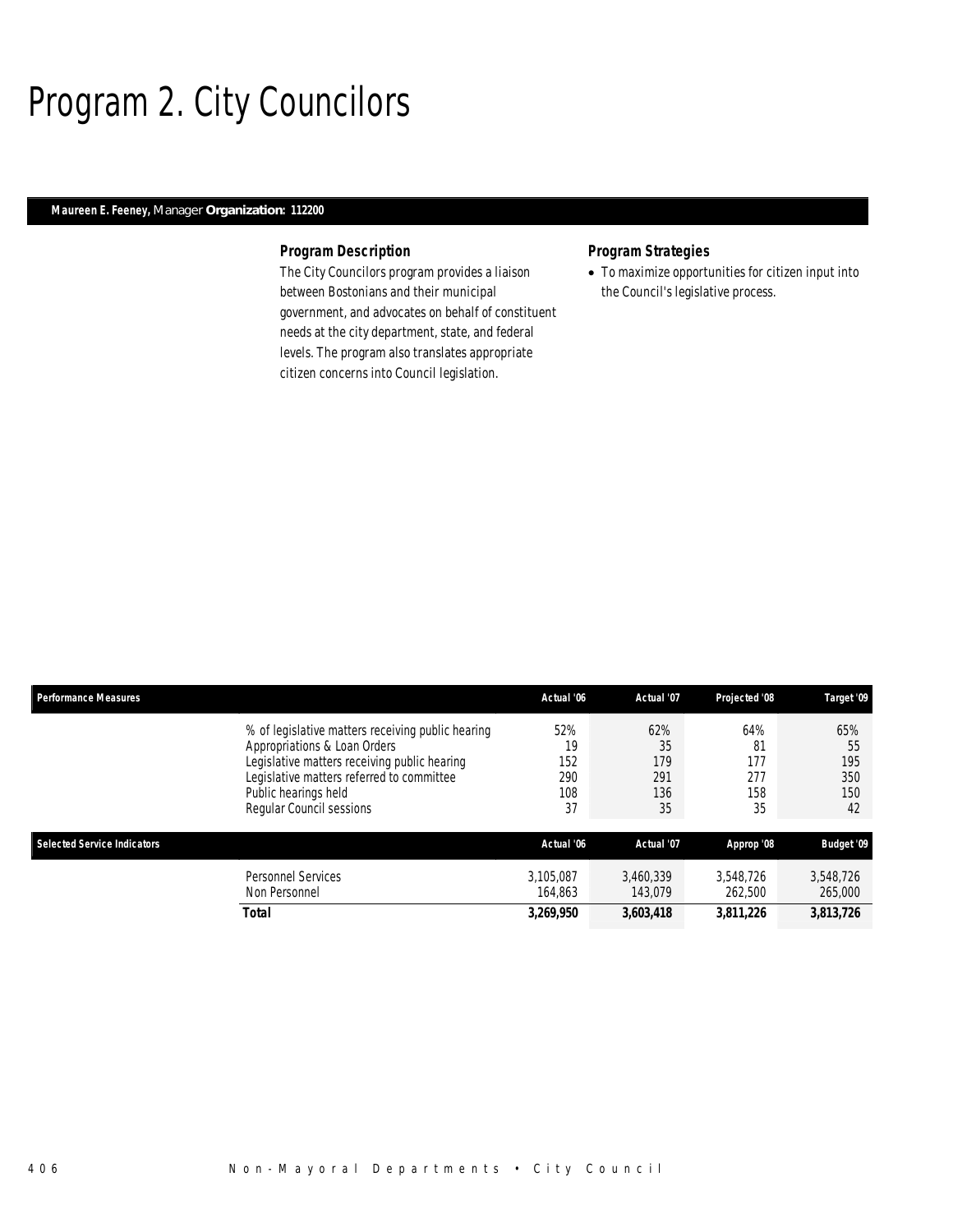# Program 3. Legislative/Financial Support

## *Ann Hess Braga, Manager Organization: 112300*

#### *Program Description*

The mission of the Legislative/Financial Support Program is to provide research and draft legislation to be filed by City Councilors and provide analysis of legislation introduced by the Mayor. The program also provides a comprehensive analysis of the operating and capital budgets. The program maintains the Council's municipal reference library, furnishing City departments and the general public with information on municipal government.

| <b>Selected Service Indicators</b>  | Actual '06        | Actual '07        | Approp '08        | <b>Budget '09</b> |
|-------------------------------------|-------------------|-------------------|-------------------|-------------------|
| Personnel Services<br>Non Personnel | 487.346<br>34.539 | 502,545<br>24.681 | 556.138<br>38,200 | 628,060<br>44,200 |
| Total                               | 521.885           | 527.226           | 594.338           | 672,260           |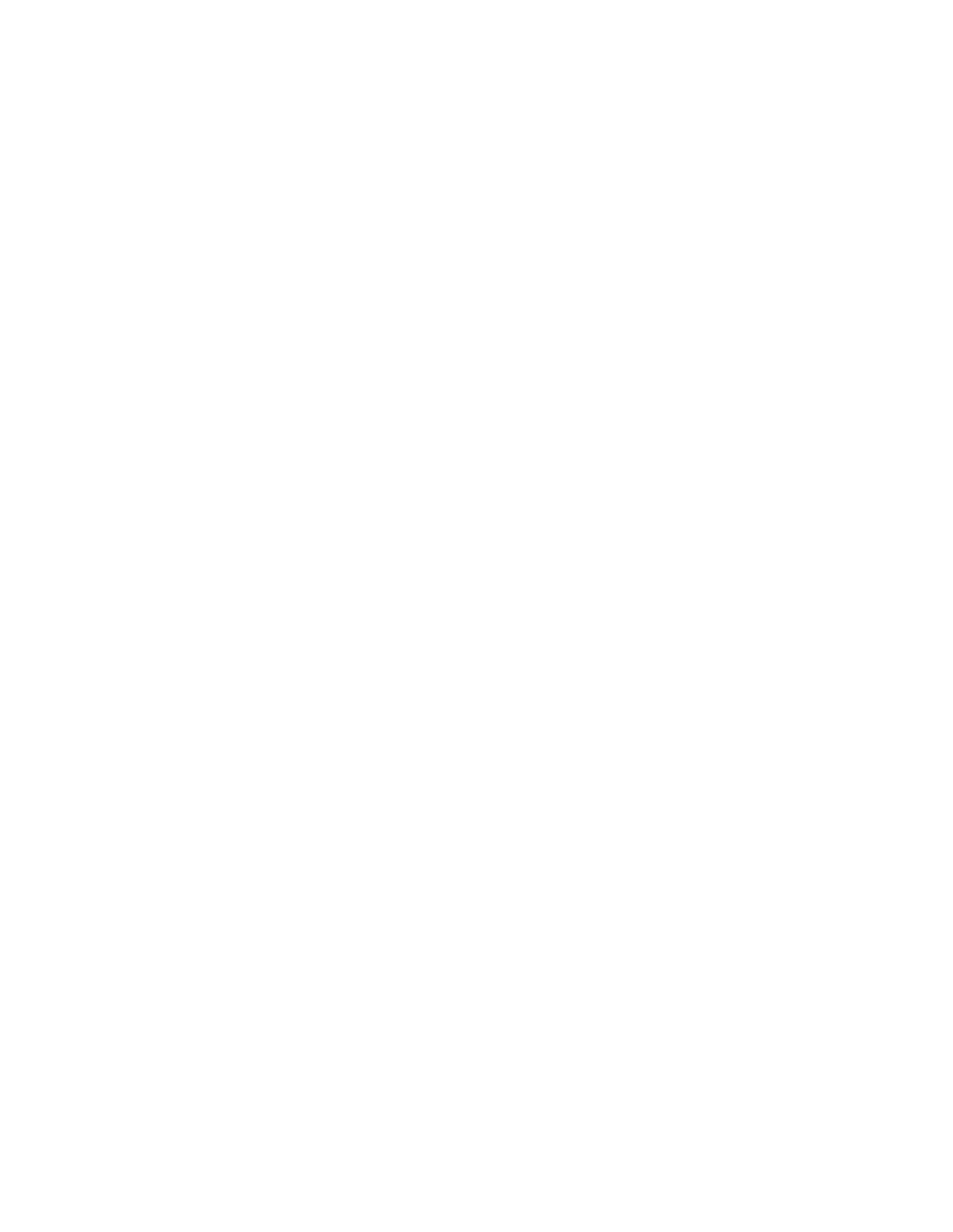## Finance Commission Operating Budget

### *Jeffrey W. Conley, Director Appropriation: 193*

#### *Department Mission*

The mission of the Finance Commission is to investigate matters relating to appropriations, loans, expenditures, accounts and methods of administration affecting the City of Boston or Suffolk County, or any department thereof which the Commission determines requires investigation. The Commission reports its findings to the Mayor, the City Council, and the general public.

#### *FY09 Performance Strategies*

- To carry out investigations determined appropriate by the Finance Commission.
- To review all City contracts for statutory compliance.

| <b>Operating Budget</b>            | Program Name                        | Total Actual '06 | <b>Total Actual '07</b> | Total Approp '08 | Total Budget '09  |
|------------------------------------|-------------------------------------|------------------|-------------------------|------------------|-------------------|
|                                    | Finance Commission                  | 180.679          | 182,473                 | 191.936          | 196.986           |
|                                    | <b>Total</b>                        | 180,679          | 182,473                 | 191,936          | 196,986           |
| <b>Selected Service Indicators</b> |                                     | Actual '06       | Actual '07              | Approp '08       | <b>Budget '09</b> |
|                                    | Personnel Services<br>Non Personnel | 173,934<br>6.745 | 177.768<br>4.705        | 183,536<br>8.400 | 188,586<br>8,400  |
|                                    | <b>Total</b>                        | 180,679          | 182,473                 | 191,936          | 196,986           |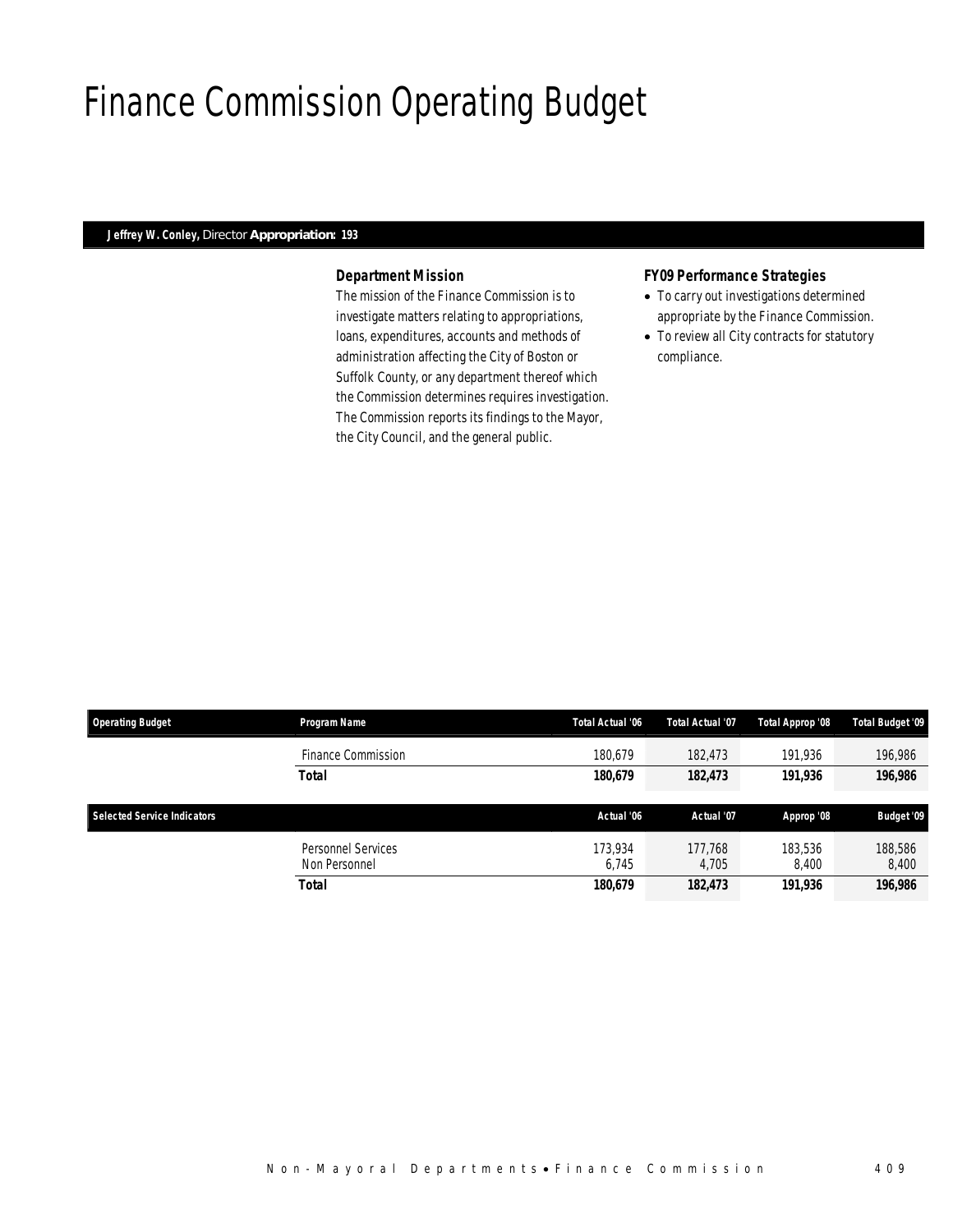## Finance Commission Operating Budget



#### *Authorizing Statutes*

- Finance Commission, 1908 Mass. Acts ch. 562; 1909 Mass. Acts ch. 486, § 17.
- Duties, 1909 Mass. Acts ch. 486, § 18-19; 1948 Mass. Acts ch. 261.
- Referrals to Finance Commission by the Mayor, Auditor, or Collector-Treasurer, 1909 Mass. Acts ch. 486, § 18-19; 1948 Mass. Acts ch. 452, §§ 49- 50.
- Expenses, 1965 Mass. Acts ch. 894.
- Powers, Penalties, Perjury, Depositions, Protection Against Self-Incrimination, 1909 Mass. Acts ch. 486, §§ 20-21, as amended.
- Off-Street Parking Facilities, Eminent Domain, 1946 Mass. Acts ch. 474, § 1a, as amended.

#### *Description of Services*

The Finance Commission conducts investigations into all matters it deems appropriate. The Commission hires independent staff who conduct many of the investigations, with the Commission publishing and presenting all final reports. The Finance Commission also reviews, and if necessary investigates, all contracts referred to it and reports its findings and recommendations to the Mayor.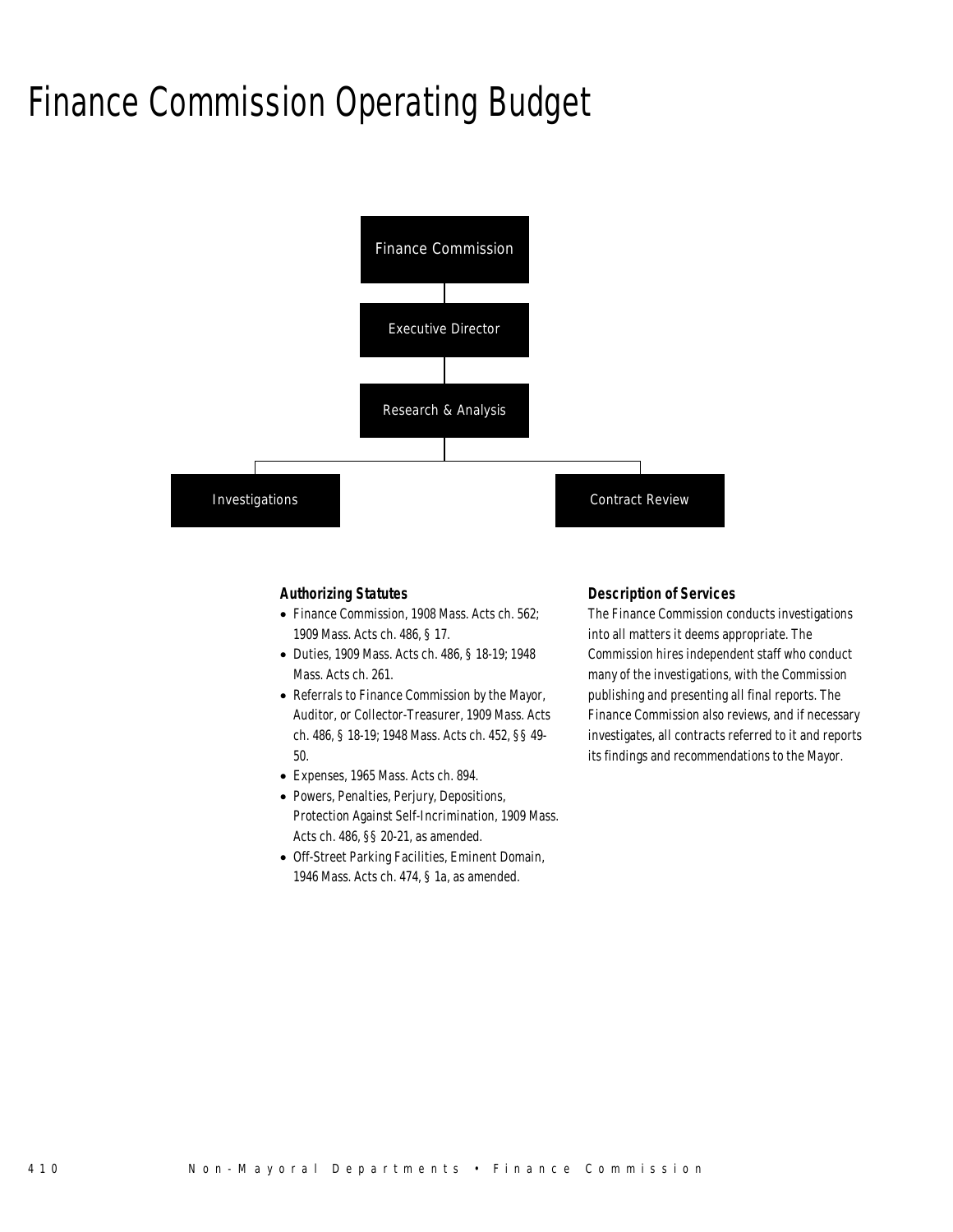## Department History

| <b>Personnel Services</b>       |                                                                                                                                                                                                                                                                                                      | FY06 Expenditure                                                                                  | FY07 Expenditure                                                                                                             | FY08 Appropriation                                                                                                      | FY09 Adopted                                                                                                  | Inc/Dec 08 vs 09                                                                                                                                |
|---------------------------------|------------------------------------------------------------------------------------------------------------------------------------------------------------------------------------------------------------------------------------------------------------------------------------------------------|---------------------------------------------------------------------------------------------------|------------------------------------------------------------------------------------------------------------------------------|-------------------------------------------------------------------------------------------------------------------------|---------------------------------------------------------------------------------------------------------------|-------------------------------------------------------------------------------------------------------------------------------------------------|
|                                 | 51000 Permanent Employees<br>51100 Emergency Employees<br>51200 Overtime<br>51600 Unemployment Compensation<br>51700 Workers' Compensation<br><b>Total Personnel Services</b>                                                                                                                        | 173,934<br>0<br>0<br>$\mathbf 0$<br>$\mathbf{0}$<br>173,934                                       | 177,768<br>$\boldsymbol{0}$<br>$\mathbf 0$<br>$\mathbf 0$<br>$\mathbf 0$<br>177,768                                          | 183,536<br>$\mathbf 0$<br>$\mathbf 0$<br>$\boldsymbol{0}$<br>0<br>183,536                                               | 188,586<br>$\mathbf 0$<br>$\mathbf 0$<br>$\mathbf{0}$<br>$\mathbf 0$<br>188,586                               | 5,050<br>$\mathbf 0$<br>$\mathbf{0}$<br>$\mathbf{0}$<br>$\overline{0}$<br>5,050                                                                 |
| <b>Contractual Services</b>     |                                                                                                                                                                                                                                                                                                      | FY06 Expenditure                                                                                  | FY07 Expenditure                                                                                                             | FY08 Appropriation                                                                                                      | FY09 Adopted                                                                                                  | Inc/Dec 08 vs 09                                                                                                                                |
|                                 | 52100 Communications<br>52200 Utilities<br>52400 Snow Removal<br>52500 Garbage/Waste Removal<br>52600 Repairs Buildings & Structures<br>52700 Repairs & Service of Equipment<br>52800 Transportation of Persons<br>52900 Contracted Services<br><b>Total Contractual Services</b>                    | 3,609<br>0<br>$\mathbf{0}$<br>$\mathbf{0}$<br>$\overline{0}$<br>460<br>0<br>$\mathbf{0}$<br>4,069 | 3,542<br>$\mathbf 0$<br>$\mathbf 0$<br>$\mathbf 0$<br>$\mathbf{0}$<br>416<br>$\mathbf 0$<br>68<br>4,026                      | 3,700<br>$\mathbf 0$<br>$\mathbf{0}$<br>$\mathbf{0}$<br>$\mathbf{0}$<br>250<br>$\mathbf 0$<br>1,500<br>5,450            | 3,700<br>$\mathbf 0$<br>$\mathbf{0}$<br>$\mathbf{0}$<br>$\mathbf{0}$<br>250<br>$\mathbf 0$<br>1,500<br>5,450  | $\mathbf 0$<br>$\mathbf 0$<br>$\overline{0}$<br>$\mathbf{0}$<br>$\mathbf 0$<br>$\overline{0}$<br>$\mathbf{0}$<br>$\overline{0}$<br>0            |
| <b>Supplies &amp; Materials</b> |                                                                                                                                                                                                                                                                                                      | FY06 Expenditure                                                                                  | FY07 Expenditure                                                                                                             | FY08 Appropriation                                                                                                      | FY09 Adopted                                                                                                  | Inc/Dec 08 vs 09                                                                                                                                |
|                                 | 53000 Auto Energy Supplies<br>53200 Food Supplies<br>53400 Custodial Supplies<br>53500 Med, Dental, & Hosp Supply<br>53600 Office Supplies and Materials<br>53700 Clothing Allowance<br>53800 Educational Supplies & Mat<br>53900 Misc Supplies & Materials<br><b>Total Supplies &amp; Materials</b> | $\boldsymbol{0}$<br>$\mathbf 0$<br>$\mathbf{0}$<br>$\Omega$<br>0<br>0<br>0<br>0<br>0              | $\boldsymbol{0}$<br>$\mathbf 0$<br>$\mathbf 0$<br>$\mathbf{0}$<br>$\theta$<br>$\mathbf 0$<br>$\mathbf 0$<br>$\mathbf 0$<br>0 | $\boldsymbol{0}$<br>$\boldsymbol{0}$<br>$\mathbf{0}$<br>$\mathbf 0$<br>475<br>$\mathbf 0$<br>$\mathbf{0}$<br>100<br>575 | $\mathbf 0$<br>$\mathbf 0$<br>$\mathbf{0}$<br>$\mathbf 0$<br>475<br>$\mathbf{0}$<br>$\mathbf 0$<br>100<br>575 | $\mathbf{0}$<br>$\mathbf{0}$<br>$\mathbf{0}$<br>$\mathbf{0}$<br>$\mathbf 0$<br>$\overline{0}$<br>$\mathbf{0}$<br>$\overline{0}$<br>$\mathbf{0}$ |
| <b>Current Chgs &amp; Oblig</b> |                                                                                                                                                                                                                                                                                                      | FY06 Expenditure                                                                                  | FY07 Expenditure                                                                                                             | FY08 Appropriation                                                                                                      | FY09 Adopted                                                                                                  | Inc/Dec 08 vs 09                                                                                                                                |
|                                 | 54300 Workers' Comp Medical<br>54400 Legal Liabilities<br>54500 Aid To Veterans<br>54600 Current Charges H&I<br>54700 Indemnification<br>54900 Other Current Charges<br>Total Current Chgs & Oblig                                                                                                   | $\boldsymbol{0}$<br>0<br>$\mathbf{0}$<br>$\overline{0}$<br>$\mathbf 0$<br>255<br>255              | $\boldsymbol{0}$<br>$\mathbf 0$<br>$\mathbf{0}$<br>$\mathbf{0}$<br>$\mathbf 0$<br>42<br>42                                   | $\boldsymbol{0}$<br>$\mathbf 0$<br>$\mathbf{0}$<br>$\mathbf{0}$<br>$\overline{0}$<br>1,675<br>1,675                     | $\boldsymbol{0}$<br>$\mathbf 0$<br>$\mathbf{0}$<br>$\mathbf{0}$<br>$\mathbf{0}$<br>1,675<br>1,675             | $\mathbf{0}$<br>$\mathbf 0$<br>$\overline{0}$<br>$\overline{0}$<br>$\overline{0}$<br>$\mathbf{0}$<br>$\mathbf{0}$                               |
| Equipment                       |                                                                                                                                                                                                                                                                                                      | FY06 Expenditure                                                                                  | FY07 Expenditure                                                                                                             | FY08 Appropriation                                                                                                      | FY09 Adopted                                                                                                  | Inc/Dec 08 vs 09                                                                                                                                |
|                                 | 55000 Automotive Equipment<br>55400 Lease/Purchase<br>55600 Office Furniture & Equipment<br>55900 Misc Equipment<br><b>Total Equipment</b>                                                                                                                                                           | 0<br>$\Omega$<br>818<br>1,603<br>2,421                                                            | $\mathbf 0$<br>0<br>$\boldsymbol{0}$<br>637<br>637                                                                           | $\mathbf 0$<br>$\mathbf 0$<br>$\mathbf 0$<br>700<br>700                                                                 | $\boldsymbol{0}$<br>$\mathbf 0$<br>$\boldsymbol{0}$<br>700<br>700                                             | $\mathbf 0$<br>$\Omega$<br>$\mathbf 0$<br>0<br>0                                                                                                |
| <b>Other</b>                    |                                                                                                                                                                                                                                                                                                      | FY06 Expenditure                                                                                  | FY07 Expenditure                                                                                                             | FY08 Appropriation                                                                                                      | FY09 Adopted                                                                                                  | Inc/Dec 08 vs 09                                                                                                                                |
| <b>Total Other</b>              | 56200 Special Appropriation<br>57200 Structures & Improvements<br>58000 Land & Non-Structure                                                                                                                                                                                                         | $\boldsymbol{0}$<br>$\boldsymbol{0}$<br>$\mathbf 0$<br>0                                          | $\boldsymbol{0}$<br>$\boldsymbol{0}$<br>$\mathbf 0$<br>0                                                                     | $\boldsymbol{0}$<br>$\boldsymbol{0}$<br>0<br>$\bf{0}$                                                                   | $\boldsymbol{0}$<br>$\boldsymbol{0}$<br>$\mathbf 0$<br>0                                                      | 0<br>$\mathbf 0$<br>$\mathbf 0$<br>0                                                                                                            |
| <b>Grand Total</b>              |                                                                                                                                                                                                                                                                                                      | 180,679                                                                                           | 182,473                                                                                                                      | 191,936                                                                                                                 | 196,986                                                                                                       | 5,050                                                                                                                                           |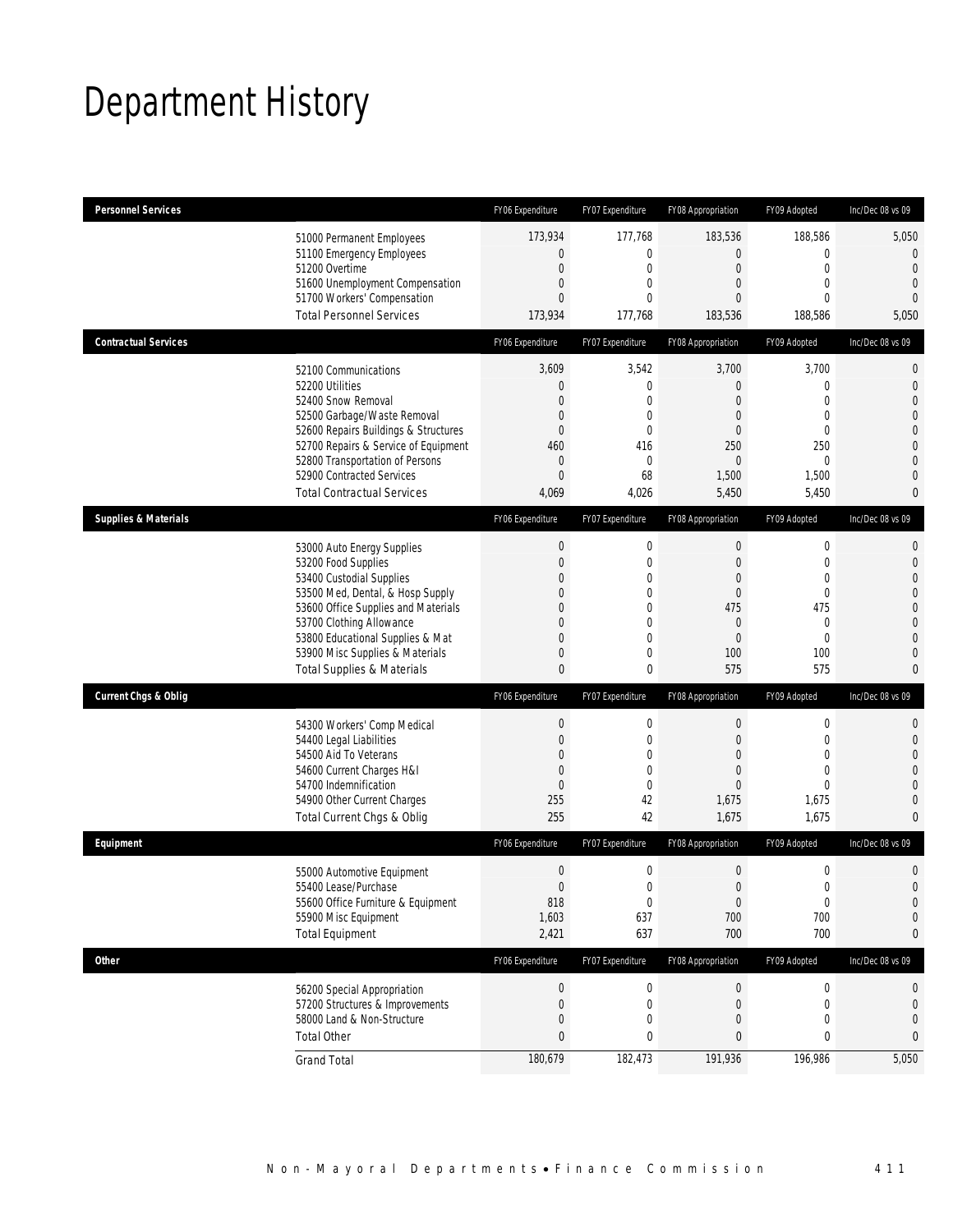# Department Personnel

| Title                 | Union<br>Code | Position<br>Grade | FY09 Salary | Title                                                    | Union<br>Code            | Grade    | Position     | FY09 Salary       |
|-----------------------|---------------|-------------------|-------------|----------------------------------------------------------|--------------------------|----------|--------------|-------------------|
| Chairperson (Fin Com) | EXO           | NG<br>1.00        | 5,014       | Confidential Secretary (Fcm)<br><b>Financial Analyst</b> | <b>EXM</b><br><b>EXM</b> | 12<br>06 | 1.00<br>1.00 | 107,890<br>70,198 |
|                       |               |                   |             | <b>Total</b>                                             |                          |          | 3            | 183,102           |
|                       |               |                   |             | <b>Adjustments</b>                                       |                          |          |              |                   |
|                       |               |                   |             | Differential Payments                                    |                          |          |              | $\mathbf 0$       |
|                       |               |                   |             | Other                                                    |                          |          |              | 5,484             |
|                       |               |                   |             | Chargebacks                                              |                          |          |              | $\mathbf{0}$      |
|                       |               |                   |             | Salary Savings                                           |                          |          |              | $\mathbf{0}$      |
|                       |               |                   |             | <b>FY09 Total Request</b>                                |                          |          |              | 188,586           |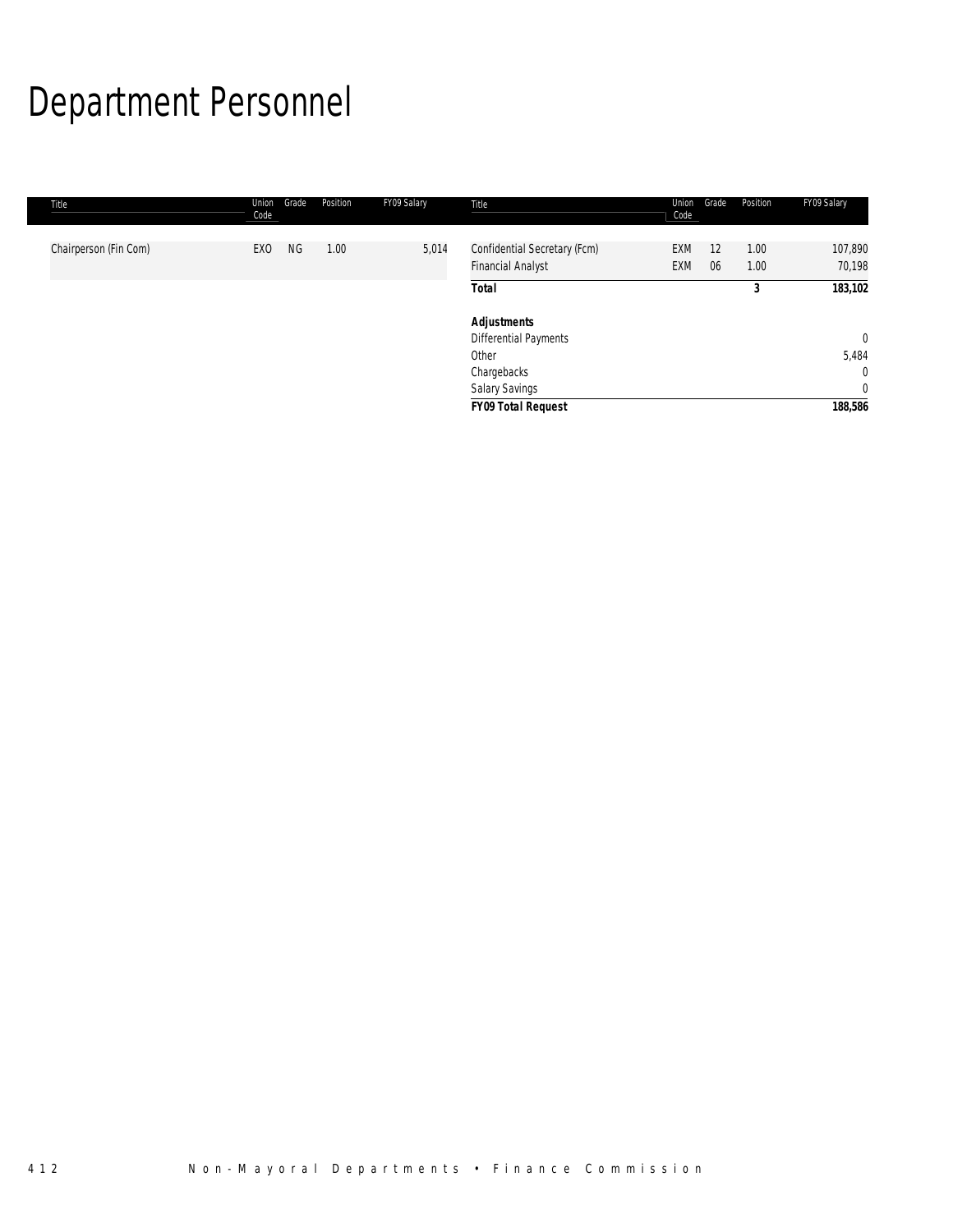## Program 1. Finance Commission

## *Jeffrey W. Conley, Manager Organization: 193100*

#### *Program Description*

The Finance Commission investigates matters relating to appropriations, loans, expenditures, accounts, and methods of administration affecting the City of Boston or Suffolk County, or any department thereof which the Commission determines requires investigation. The Commission reports its findings to the Mayor, the City Council, and the general public.

#### *Program Strategies*

- To carry out investigations determined appropriate by the Finance Commission.
- To review all City contracts for statutory compliance.

| <b>Performance Measures</b>                 | Actual '06                                                                                                     | Actual '07       | Projected '08    | Target '09         |
|---------------------------------------------|----------------------------------------------------------------------------------------------------------------|------------------|------------------|--------------------|
| Investigations completed<br>within 14 days' | 32<br>95%<br>Pct. of Chapter 30B contracts in compliance<br>Pct. of non-Chapter 30B contracts reviewed<br>100% | 28<br>91%<br>96% | 44<br>97%<br>88% | 40<br>100%<br>100% |
| Selected Service Indicators                 | Actual '06                                                                                                     | Actual '07       | Approp '08       | <b>Budget '09</b>  |
|                                             |                                                                                                                |                  |                  |                    |
| <b>Personnel Services</b><br>Non Personnel  | 173,934<br>6.745                                                                                               | 177.768<br>4,705 | 183,536<br>8.400 | 188,586<br>8,400   |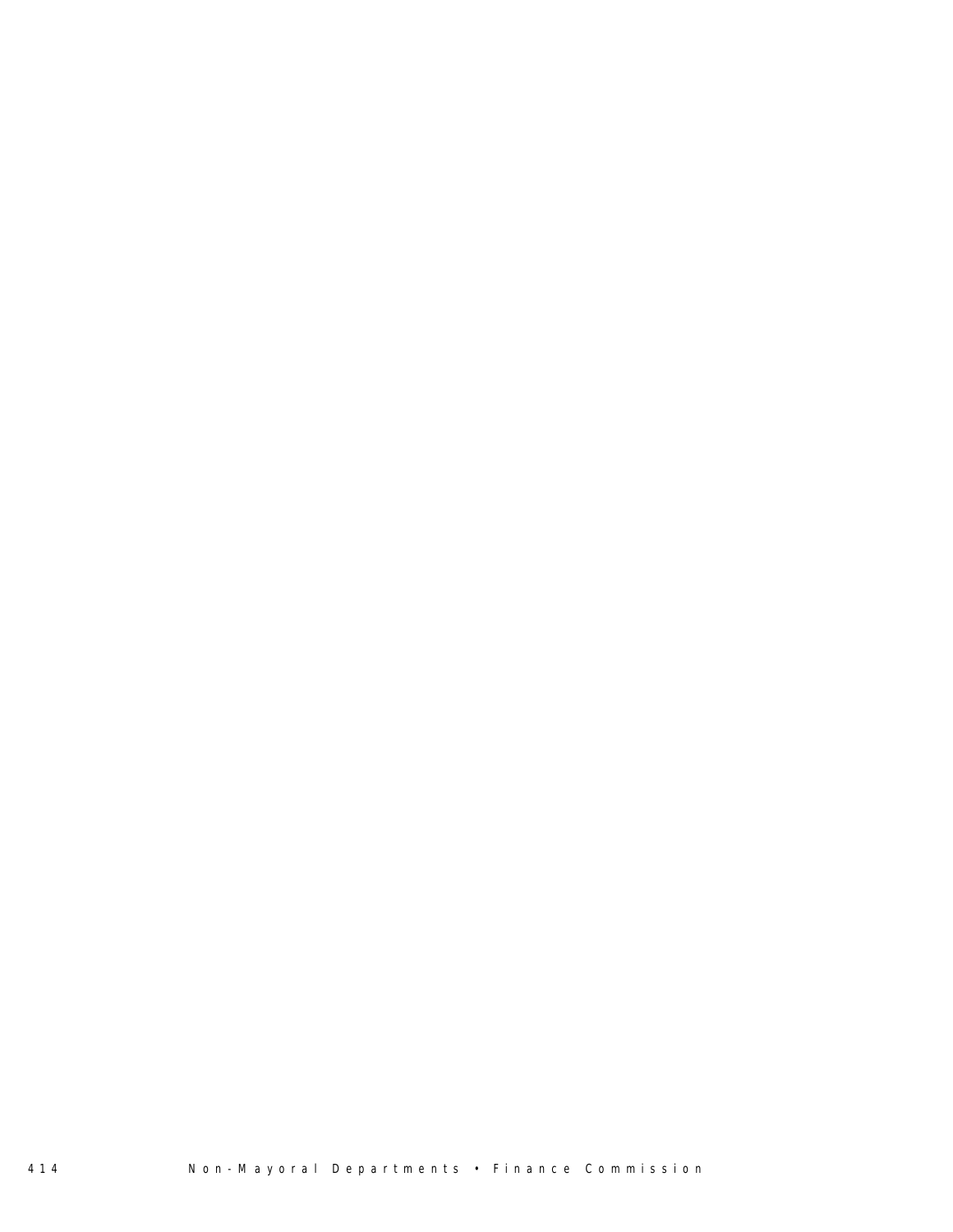## Licensing Board Operating Budget

## *Daniel F. Pokaski, Chair Appropriation: 252*

### *Department Mission*

The Board grants and regulates various types of alcohol and food licenses for restaurants, nightclubs, private clubs, package stores, hotels, inns, common victuallers (food only), bowling alleys, pool tables, lodging houses, dormitories (fraternities which are a category of dormitory licenses), and fortune tellers. The City of Boston Licensing Board consists of 3 Commissioners. The Commissioners are appointed by the Governor and serve a 6 year term. The Boston Police officers act as agents of the Board, they report violations of the alcoholic and other laws of the Commonwealth to the Board. The Board holds hearings on these violations and issues penalties.

#### *FY09 Performance Strategies*

- To process applications and issue alcoholic beverage licenses or other licenses.
- To renew all licenses on an annual basis and collect the appropriate fees.
- To respond to neighborhood complaints and police violations by disciplining licensees as appropriate.

| <b>Operating Budget</b>            | Program Name       | Total Actual '06 | Total Actual '07 | <b>Total Approp '08</b> | <b>Total Budget '09</b> |
|------------------------------------|--------------------|------------------|------------------|-------------------------|-------------------------|
|                                    | Licensing          | 508.098          | 501,821          | 647,713                 | 724,771                 |
|                                    | <b>Total</b>       | 508,098          | 501,821          | 647,713                 | 724,771                 |
|                                    |                    |                  |                  |                         |                         |
| <b>Selected Service Indicators</b> |                    | Actual '06       | Actual '07       | Approp '08              | <b>Budget '09</b>       |
|                                    | Personnel Services | 465.193          | 467,635          | 581.563                 | 658,621                 |
|                                    | Non Personnel      | 42,905           | 34,186           | 66,150                  | 66,150                  |
|                                    |                    |                  |                  |                         |                         |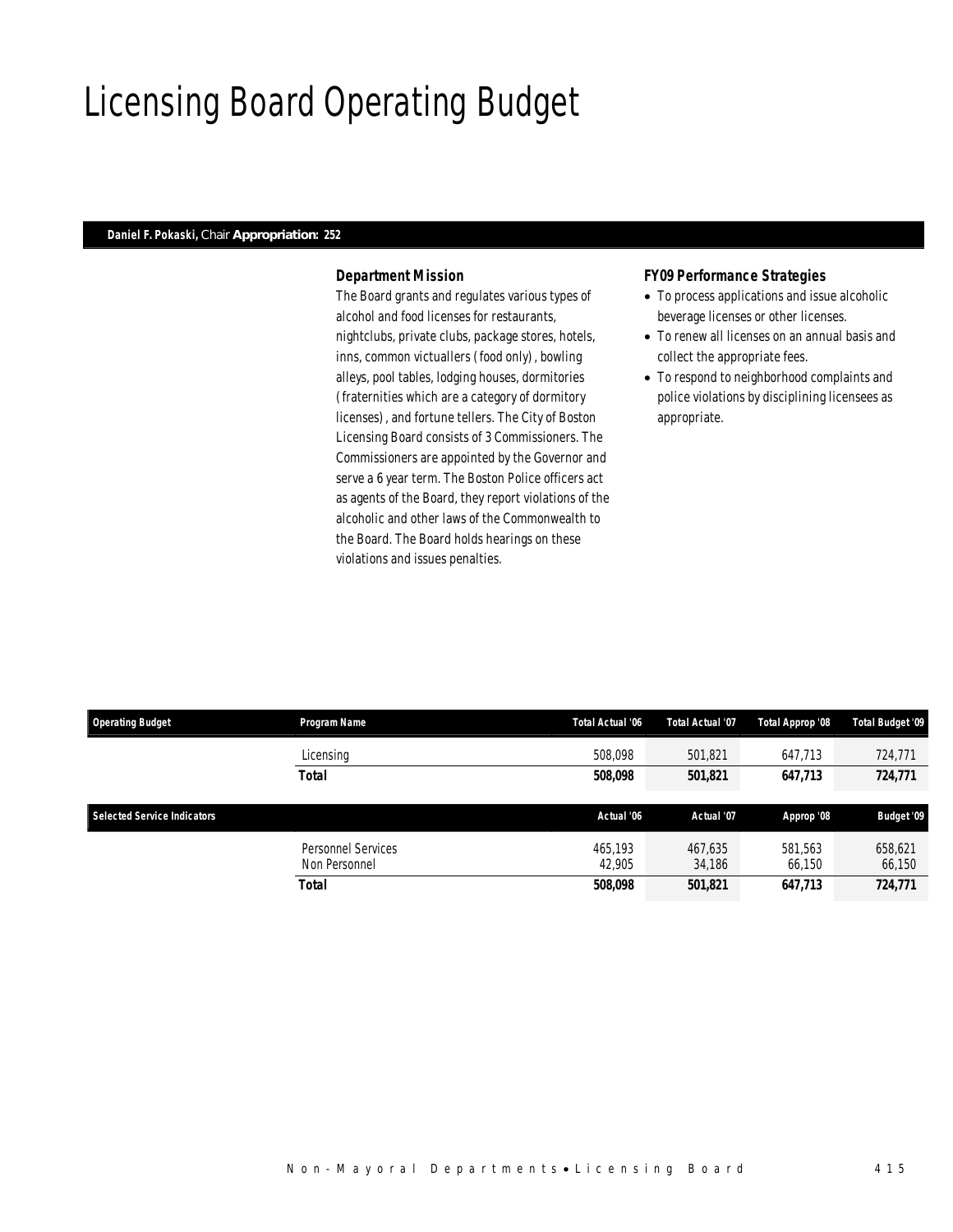# Licensing Board Operating Budget



#### *Authorizing Statutes*

- Enabling Legislation, CBC St. 14 § 1.
- The Rules & Regulations of the Board also govern.
- M.G.L.A. c. 138, §§ 12, 14, 15, 23, 34, 64, 67.
- M.G.L.A. c. 140 §§ 1-7, 9-21, 22-32, 177, 185I.

### *Description of Services*

The Board grants and regulates various types of alcohol and food licenses for restaurants, nightclubs, private clubs, package stores, hotels, inns, common victuallers (food only), bowling alleys, pool tables, lodging houses, dormitories or fraternities, and fortune tellers. The Board's jurisdiction is within the confines of the City of Boston for all of the aforementioned licenses. The Boston Police officers act as agents of the Board, they report violations of the alcoholic and other laws of the Commonwealth to the Board.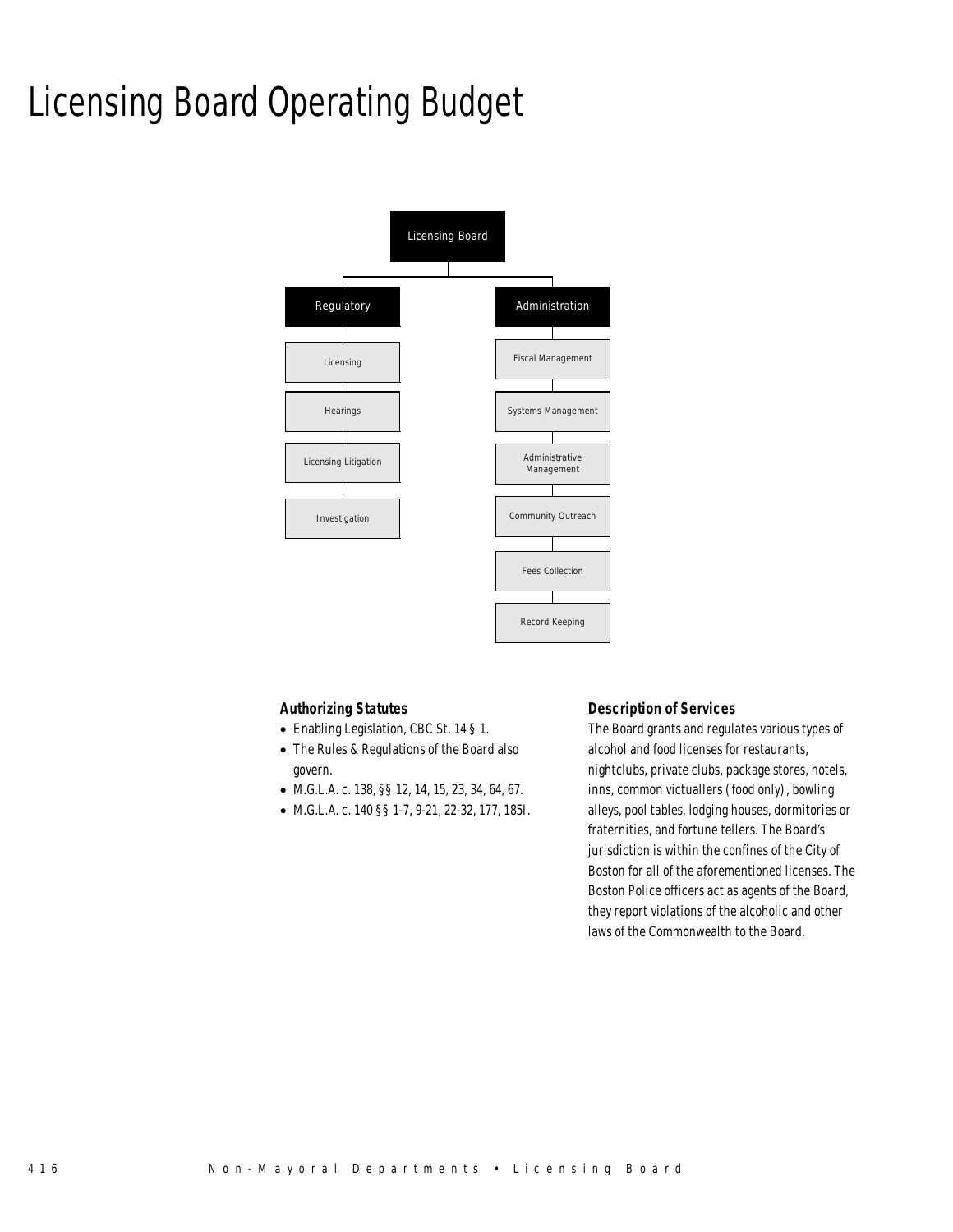## Department History

| <b>Personnel Services</b>       |                                                                                                                                                                                                                                                                                                      | FY06 Expenditure                                                                                                  | FY07 Expenditure                                                                                            | FY08 Appropriation                                                                                                          | FY09 Adopted                                                                                                       | Inc/Dec 08 vs 09                                                                                                                                    |
|---------------------------------|------------------------------------------------------------------------------------------------------------------------------------------------------------------------------------------------------------------------------------------------------------------------------------------------------|-------------------------------------------------------------------------------------------------------------------|-------------------------------------------------------------------------------------------------------------|-----------------------------------------------------------------------------------------------------------------------------|--------------------------------------------------------------------------------------------------------------------|-----------------------------------------------------------------------------------------------------------------------------------------------------|
|                                 | 51000 Permanent Employees<br>51100 Emergency Employees<br>51200 Overtime<br>51600 Unemployment Compensation<br>51700 Workers' Compensation<br><b>Total Personnel Services</b>                                                                                                                        | 465,193<br>0<br>$\mathbf 0$<br>$\overline{0}$<br>$\overline{0}$<br>465,193                                        | 467,635<br>$\mathbf 0$<br>$\boldsymbol{0}$<br>0<br>$\theta$<br>467,635                                      | 581,563<br>$\overline{0}$<br>$\boldsymbol{0}$<br>$\mathbf{0}$<br>$\mathbf{0}$<br>581,563                                    | 658,621<br>$\mathbf{0}$<br>$\mathbf 0$<br>$\mathbf{0}$<br>$\mathbf{0}$<br>658,621                                  | 77,058<br>$\mathbf 0$<br>$\overline{0}$<br>$\overline{0}$<br>$\overline{0}$<br>77,058                                                               |
| <b>Contractual Services</b>     |                                                                                                                                                                                                                                                                                                      | FY06 Expenditure                                                                                                  | FY07 Expenditure                                                                                            | FY08 Appropriation                                                                                                          | FY09 Adopted                                                                                                       | Inc/Dec 08 vs 09                                                                                                                                    |
| 52200 Utilities                 | 52100 Communications<br>52400 Snow Removal<br>52500 Garbage/Waste Removal<br>52600 Repairs Buildings & Structures<br>52700 Repairs & Service of Equipment<br>52800 Transportation of Persons<br>52900 Contracted Services<br><b>Total Contractual Services</b>                                       | 7,439<br>0<br>$\overline{0}$<br>$\mathbf 0$<br>$\overline{0}$<br>515<br>$\mathbf{0}$<br>6,336<br>14,290           | 7,414<br>$\boldsymbol{0}$<br>$\mathbf{0}$<br>$\mathbf{0}$<br>0<br>670<br>0<br>8,971<br>17,055               | 7,800<br>$\boldsymbol{0}$<br>$\mathbf{0}$<br>$\mathbf{0}$<br>$\mathbf{0}$<br>1,000<br>$\mathbf 0$<br>36,750<br>45,550       | 7,800<br>$\mathbf{0}$<br>$\mathbf{0}$<br>$\mathbf{0}$<br>$\mathbf{0}$<br>1,000<br>$\mathbf{0}$<br>36,750<br>45,550 | $\mathbf 0$<br>$\mathbf 0$<br>$\overline{0}$<br>$\overline{0}$<br>$\mathbf 0$<br>$\mathbf{0}$<br>$\mathbf{0}$<br>$\overline{0}$<br>0                |
| <b>Supplies &amp; Materials</b> |                                                                                                                                                                                                                                                                                                      | FY06 Expenditure                                                                                                  | FY07 Expenditure                                                                                            | FY08 Appropriation                                                                                                          | FY09 Adopted                                                                                                       | Inc/Dec 08 vs 09                                                                                                                                    |
|                                 | 53000 Auto Energy Supplies<br>53200 Food Supplies<br>53400 Custodial Supplies<br>53500 Med, Dental, & Hosp Supply<br>53600 Office Supplies and Materials<br>53700 Clothing Allowance<br>53800 Educational Supplies & Mat<br>53900 Misc Supplies & Materials<br><b>Total Supplies &amp; Materials</b> | $\boldsymbol{0}$<br>$\mathbf 0$<br>$\overline{0}$<br>$\overline{0}$<br>9,206<br>0<br>0<br>$\overline{0}$<br>9,206 | $\boldsymbol{0}$<br>$\boldsymbol{0}$<br>0<br>$\mathbf 0$<br>9,296<br>0<br>$\mathbf{0}$<br>$\theta$<br>9,296 | $\boldsymbol{0}$<br>$\mathbf{0}$<br>$\mathbf{0}$<br>$\boldsymbol{0}$<br>8,900<br>0<br>$\mathbf{0}$<br>$\mathbf{0}$<br>8,900 | $\mathbf 0$<br>$\mathbf{0}$<br>$\mathbf{0}$<br>$\mathbf{0}$<br>8,900<br>0<br>$\mathbf{0}$<br>$\mathbf{0}$<br>8,900 | $\mathbf{0}$<br>$\mathbf{0}$<br>$\overline{0}$<br>$\overline{0}$<br>$\mathbf 0$<br>$\overline{0}$<br>$\mathbf{0}$<br>$\overline{0}$<br>$\mathbf{0}$ |
| <b>Current Chgs &amp; Oblig</b> |                                                                                                                                                                                                                                                                                                      | FY06 Expenditure                                                                                                  | FY07 Expenditure                                                                                            | FY08 Appropriation                                                                                                          | FY09 Adopted                                                                                                       | Inc/Dec 08 vs 09                                                                                                                                    |
|                                 | 54300 Workers' Comp Medical<br>54400 Legal Liabilities<br>54500 Aid To Veterans<br>54600 Current Charges H&I<br>54700 Indemnification<br>54900 Other Current Charges<br>Total Current Chgs & Oblig                                                                                                   | $\boldsymbol{0}$<br>$\mathbf 0$<br>$\overline{0}$<br>$\mathbf 0$<br>$\overline{0}$<br>7,835<br>7,835              | $\boldsymbol{0}$<br>$\boldsymbol{0}$<br>0<br>$\mathbf 0$<br>$\mathbf{0}$<br>7,835<br>7,835                  | $\boldsymbol{0}$<br>$\mathbf{0}$<br>$\mathbf{0}$<br>$\mathbf{0}$<br>$\mathbf{0}$<br>11,700<br>11,700                        | $\mathbf 0$<br>$\mathbf 0$<br>$\mathbf{0}$<br>$\mathbf{0}$<br>$\theta$<br>11,700<br>11,700                         | $\mathbf{0}$<br>$\mathbf{0}$<br>$\overline{0}$<br>$\overline{0}$<br>$\overline{0}$<br>$\overline{0}$<br>$\overline{0}$                              |
| Equipment                       |                                                                                                                                                                                                                                                                                                      | FY06 Expenditure                                                                                                  | FY07 Expenditure                                                                                            | FY08 Appropriation                                                                                                          | FY09 Adopted                                                                                                       | Inc/Dec 08 vs 09                                                                                                                                    |
|                                 | 55000 Automotive Equipment<br>55400 Lease/Purchase<br>55600 Office Furniture & Equipment<br>55900 Misc Equipment<br><b>Total Equipment</b>                                                                                                                                                           | $\boldsymbol{0}$<br>$\overline{0}$<br>$\boldsymbol{0}$<br>11,574<br>11,574                                        | $\boldsymbol{0}$<br>$\Omega$<br>0<br>0<br>0                                                                 | $\mathbf 0$<br>$\overline{0}$<br>$\boldsymbol{0}$<br>$\boldsymbol{0}$<br>0                                                  | $\mathbf 0$<br>$\mathbf{0}$<br>$\mathbf 0$<br>$\mathbf 0$<br>0                                                     | $\mathbf 0$<br>$\overline{0}$<br>$\mathbf 0$<br>$\mathbf 0$<br>0                                                                                    |
| <b>Other</b>                    |                                                                                                                                                                                                                                                                                                      | FY06 Expenditure                                                                                                  | FY07 Expenditure                                                                                            | FY08 Appropriation                                                                                                          | FY09 Adopted                                                                                                       | Inc/Dec 08 vs 09                                                                                                                                    |
| <b>Total Other</b>              | 56200 Special Appropriation<br>57200 Structures & Improvements<br>58000 Land & Non-Structure                                                                                                                                                                                                         | $\boldsymbol{0}$<br>$\boldsymbol{0}$<br>$\mathbf 0$<br>0                                                          | $\boldsymbol{0}$<br>0<br>0<br>0                                                                             | $\boldsymbol{0}$<br>0<br>$\boldsymbol{0}$<br>0                                                                              | $\boldsymbol{0}$<br>0<br>$\mathbf 0$<br>0                                                                          | 0<br>$\mathbf 0$<br>$\mathbf 0$<br>0                                                                                                                |
| <b>Grand Total</b>              |                                                                                                                                                                                                                                                                                                      | 508,098                                                                                                           | 501,821                                                                                                     | 647,713                                                                                                                     | 724,771                                                                                                            | 77,058                                                                                                                                              |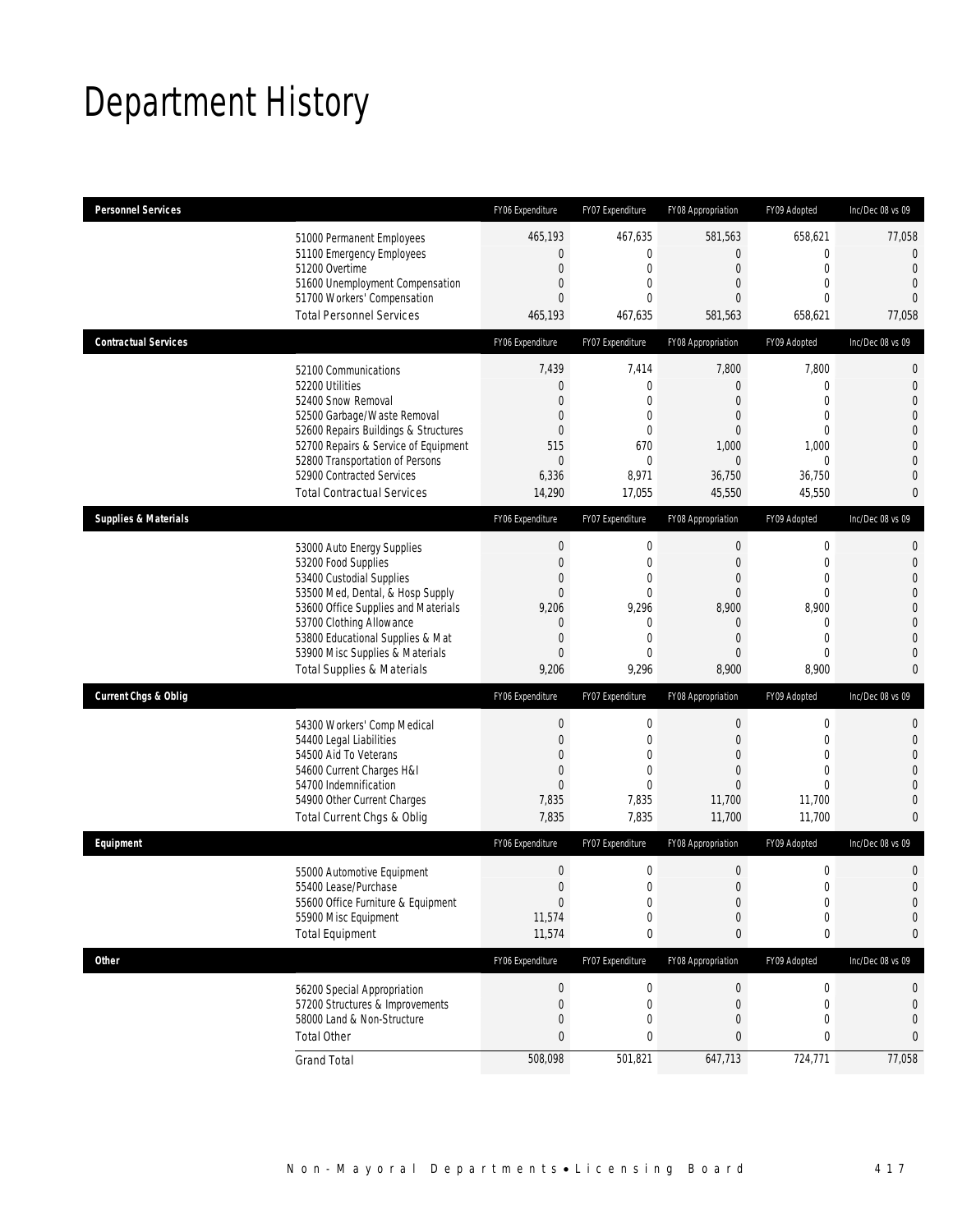# Department Personnel

| Title                | Union<br>Code   | Grade     | Position | FY09 Salary | Title                            | Union<br>Code   | Grade     | Position | FY09 Salary |
|----------------------|-----------------|-----------|----------|-------------|----------------------------------|-----------------|-----------|----------|-------------|
| Commissioner (Lbd)BM | <b>CDH</b>      | <b>NG</b> | 1.00     | 85,233      | Chairperson Of Lbd               | <b>CDH</b>      | <b>NG</b> | 1.00     | 100,274     |
| Commissioner (Lbd)BM | EX <sub>0</sub> | <b>NG</b> | 1.00     | 85,233      | Adm Asst.                        | SU <sub>4</sub> | 15        | 3.00     | 157,310     |
| Exec.Secretary       | EXM             | <b>NG</b> | 1.00     | 92,754      | <b>Head Administrative Clerk</b> | SU <sub>4</sub> | 14        | 2.00     | 92,266      |
|                      |                 |           |          |             | Sr Budget Analyst (BosLicBd)     | SE <sub>1</sub> | 06        | 1.00     | 48,050      |
|                      |                 |           |          |             | <b>Total</b>                     |                 |           | 10       | 661,121     |
|                      |                 |           |          |             | <b>Adjustments</b>               |                 |           |          |             |
|                      |                 |           |          |             | <b>Differential Payments</b>     |                 |           |          | $\Omega$    |
|                      |                 |           |          |             | Other                            |                 |           |          | 2,500       |
|                      |                 |           |          |             | Chargebacks                      |                 |           |          | $\theta$    |
|                      |                 |           |          |             | Salary Savings                   |                 |           |          | $-5,000$    |
|                      |                 |           |          |             | <b>FY09 Total Request</b>        |                 |           |          | 658,621     |